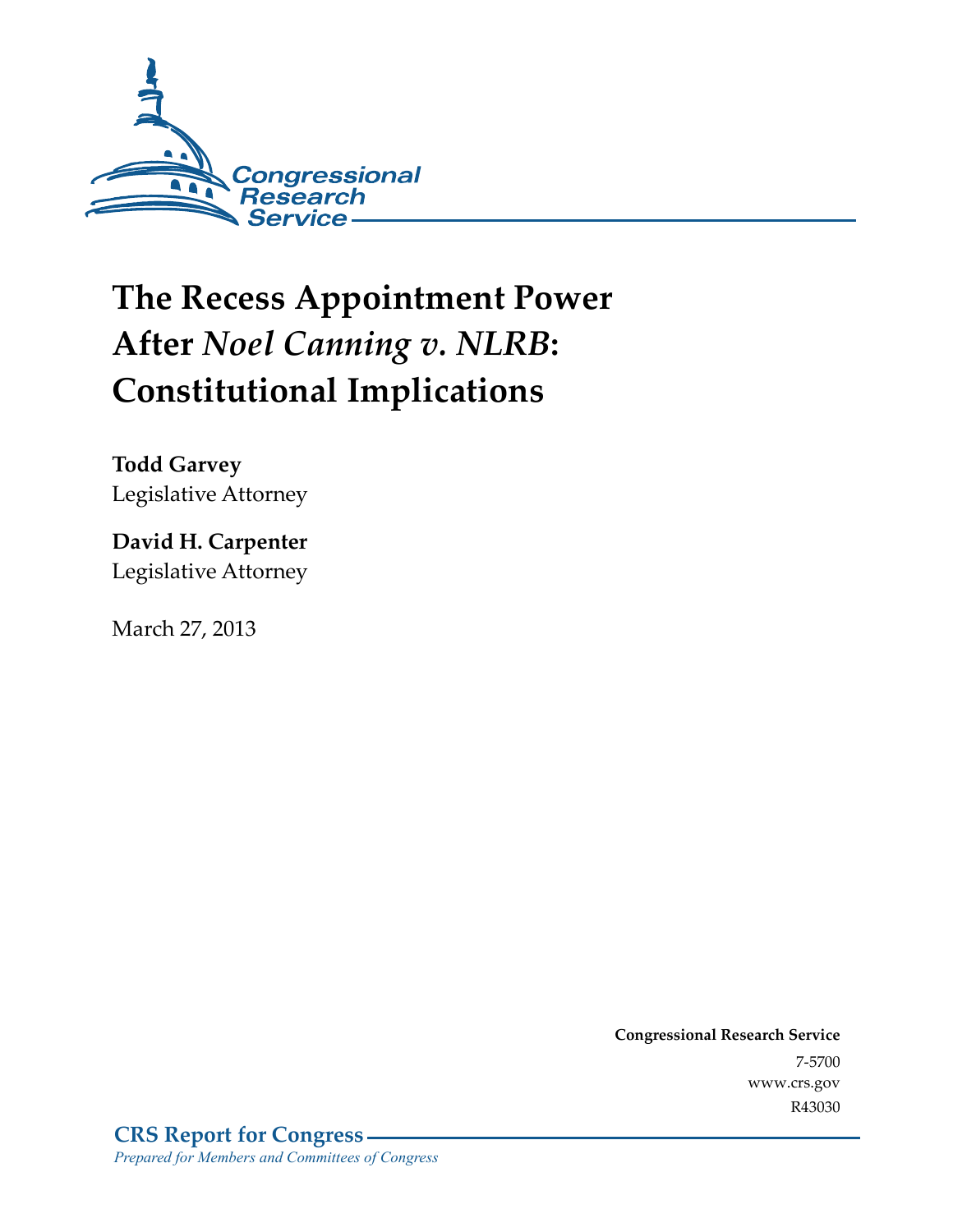### **Summary**

Under the Appointments Clause, the President is empowered to nominate and appoint principal officers of the United States, but only with the advice and consent of the Senate. In addition to this general appointment authority, the Recess Appointments Clause permits the President to make temporary appointments, without Senate approval, during periods in which the Senate is not in session. On January 4, 2012, while the Senate was holding periodic "pro forma" sessions, President Obama invoked his recess appointment power and unilaterally appointed Richard Cordray as Director of the Consumer Financial Protection Bureau (CFPB) and Terrence F. Flynn, Sharon Block, and Richard F. Griffin Jr. as Members of the National Labor Relations Board (NLRB).

The President's recess appointments were ultimately challenged by parties affected by actions taken by the appointed officials, and on January 25, 2013, the U.S. Court of Appeals for the District of Columbia Circuit (D.C. Circuit) became the first court to evaluate the merits of the President's appointments. In a broad decision entitled *Noel Canning v. National Labor Relations Board*, the court invalidated the appointment of all three NLRB Board Members. In reaching its decision, the D.C. Circuit concluded that under the Recess Appointments Clause, the President may only make recess appointments during a formal intersession recess (a recess between the end of one session of Congress and the start of another), *and* only to fill those vacancies that arose during the intersession recess in which the appointment was made.

Although the D.C. Circuit's actual order in *Noel Canning* directly applies only to the NLRB's authority to undertake the single action at issue in the case, the court's interpretation of the President's recess appointment authority could have a substantial impact on the future division of power between the President and Congress in the filling of vacancies. If affirmed by the Supreme Court, the likely effect of the reasoning adopted in *Noel Canning* would be a shift toward increased Senate control over the appointment of government officials and a decrease in the frequency of presidential recess appointments.

This report begins with a general legal overview of the Recess Appointments Clause and a discussion of applicable case law that existed prior to the D.C. Circuit's decision in *Noel Canning*. The report then analyzes the *Noel Canning* opinion and evaluates the impact the case could have on the roles of the President and Congress in the appointments context. A companion report, CRS Report R43032, *Practical Implications of Noel Canning on the NLRB and CFPB*, by David H. Carpenter and Todd Garvey, provides a detailed discussion of the impact the *Noel Canning* decision may have on the functioning of the NLRB and the CFPB.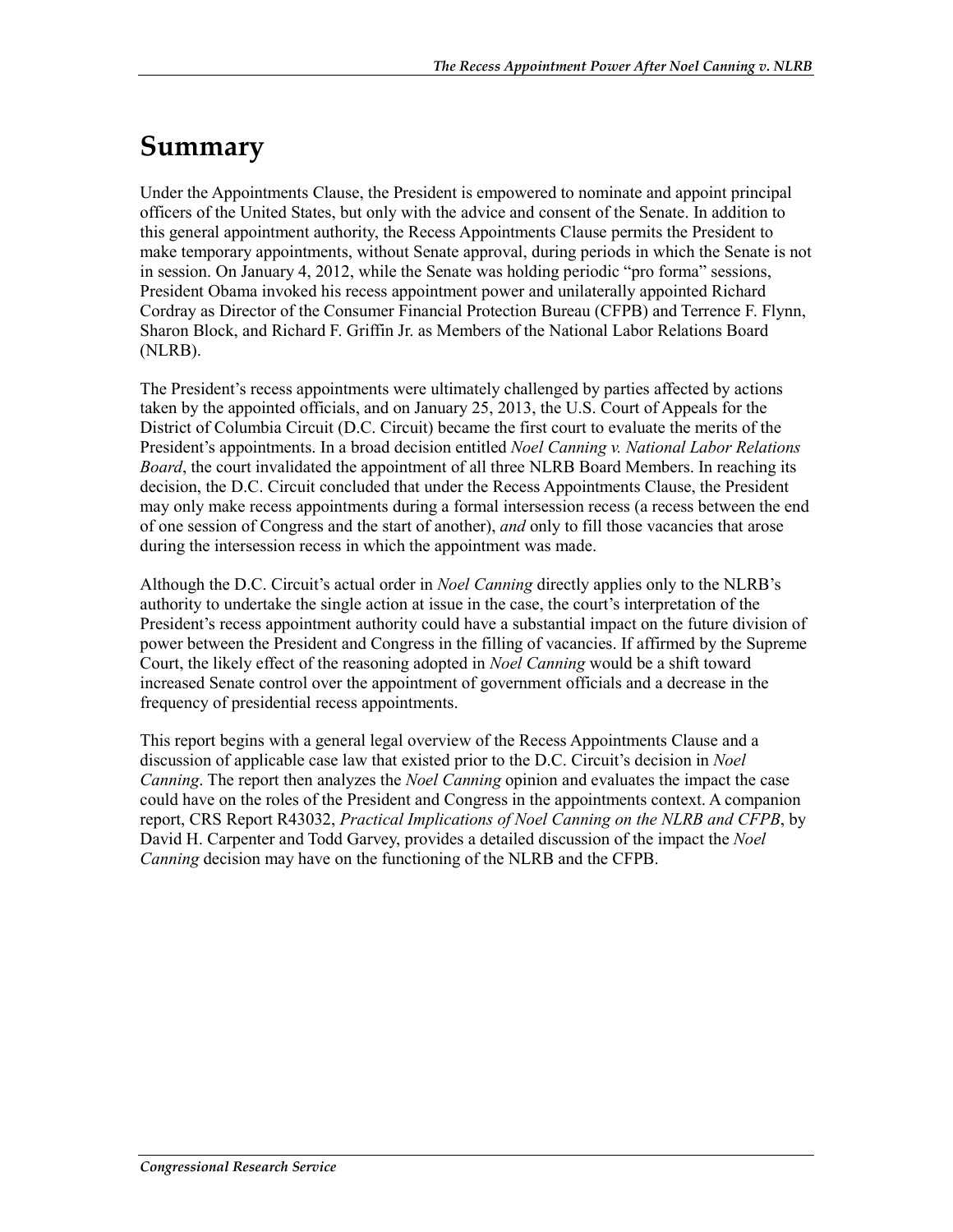# **Contents**

| <i>Noel Canning's</i> Potential Impact on the Relationship Between the President and Congress  16 |  |
|---------------------------------------------------------------------------------------------------|--|
|                                                                                                   |  |

### Contacts

|--|--|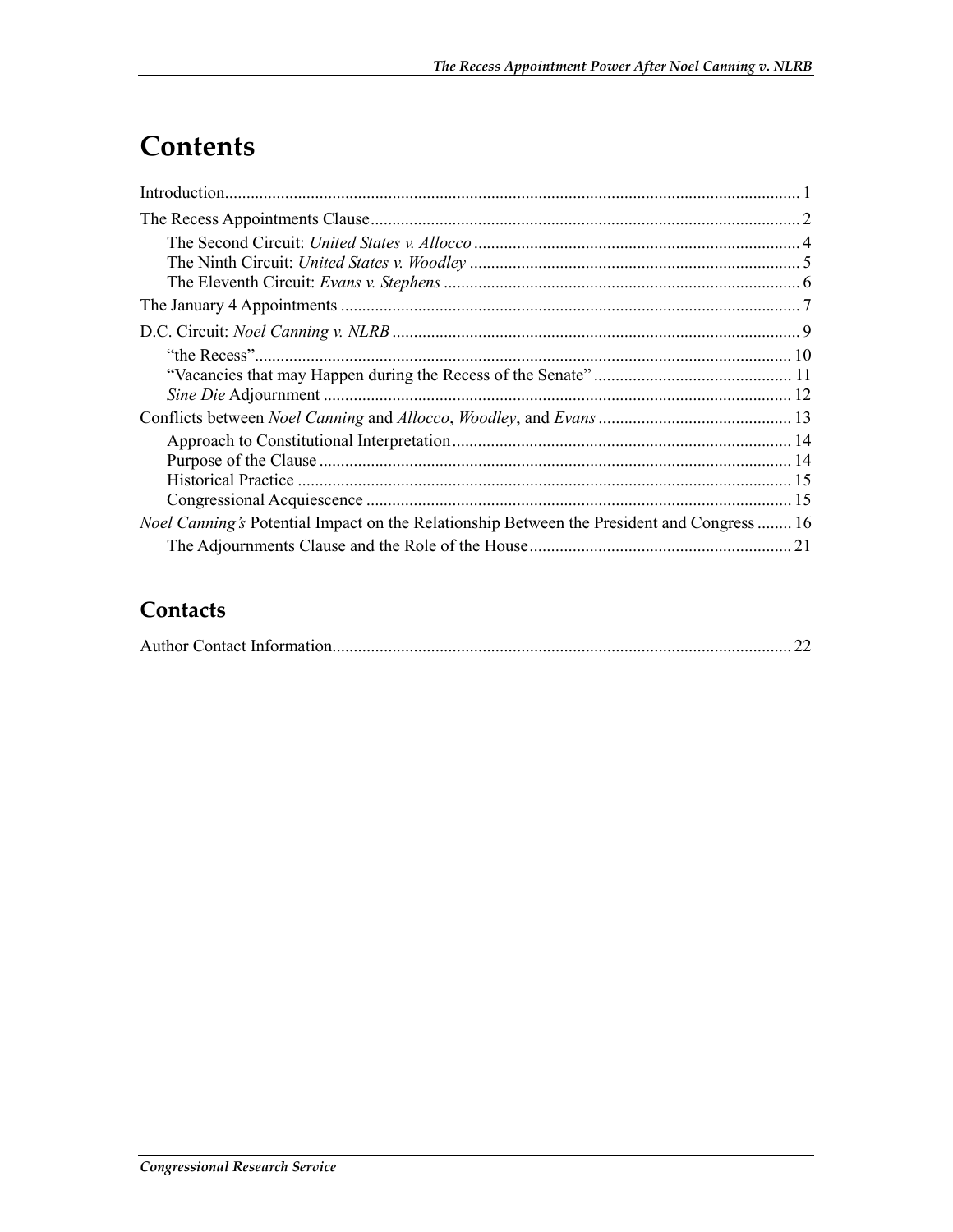## **Introduction**

The U.S. Constitution allocates specific roles to both the President and the Senate in the appointment of government officials. Under the Appointments Clause, the President is empowered to nominate and appoint principal officers of the United States, but only with the advice and consent of the Senate.<sup>1</sup> In addition to this general appointment authority, the Recess Appointments Clause permits the President to make temporary appointments, without Senate approval, during periods in which the Senate is not in session.<sup>2</sup> This constitutionally established appointment process, whether executed pursuant to the Appointments Clause or the Recess Appointments Clause, has often served as a source of political conflict between the President and Congress.<sup>3</sup> This tension between the branches is perhaps most acute when the Senate perceives the President as circumventing the Senate's constitutional "Advice and Consent" role by unilaterally appointing officials pursuant to the Recess Appointment Clause, or, conversely, when the President perceives the Senate as obstructing his appointment power by refusing to confirm nominees the President feels are qualified.

The unique facts underlying President Obama's recess appointments of Richard Cordray as Director of the Consumer Financial Protection Bureau (CFPB) and Terrence F. Flynn, Sharon Block, and Richard F. Griffin Jr. as Members of the National Labor Relations Board (NLRB, or Board) have brought the inherent tensions of the appointments process into stark focus. Although the President had formally nominated all four officials for confirmation by the Senate during the first session of the  $112^{th}$  Congress, the Senate—as is its prerogative—did not confirm the President's nominees. After adjourning on December 17, 2011, the Senate agreed to hold a series of "pro forma" sessions to occur periodically until January 23, 2012.<sup>4</sup> Citing Senate inaction, asserting that the Senate was in recess despite the pro forma sessions, and stressing the need for a fully functioning CFPB and NLRB, on January 4, 2012, the President exercised his recess appointment power and announced the appointment of all four officials.<sup>5</sup>

The President's recess appointments were challenged through various lawsuits filed by parties affected by actions taken by either the CFPB or the NLRB.<sup> $\delta$ </sup> The plaintiffs generally argued that

<sup>&</sup>lt;sup>1</sup> The Supreme Court has distinguished "principal officers," who must be appointed by the President with the advice and consent of the Senate, from inferior officers, whose appointment Congress may vest solely in the President, the judiciary, or a head of a department. U.S. Const. art. II, §2, cl. 2 ("[H]e shall nominate, and by and with the Advice and Consent of the Senate, shall appoint Ambassadors, other public Ministers and Consuls, Judges of the supreme Court, and all other Officers of the United States, whose Appointments are not herein otherwise provided for, and which shall be established by Law: but the Congress may by Law vest the Appointment of such inferior Officers, as they think proper, in the President alone, in the Court of Law, or in the Heads of Departments.").

 $<sup>2</sup>$  U.S. Const. art. II, §2, cl. 3.</sup>

<sup>3</sup> CRS Report RL33009, *Recess Appointments: A Legal Overview*, by Vivian S. Chu, at 2 (citing numerous examples of contentious recess appointments).

<sup>4</sup> 157 CONG. REC. S883-S8784 (daily ed. December 17, 2011). Under the Twentieth Amendment, each new session of Congress is required to begin "at noon on the 3d day of January, unless [Congress] shall by law appoint a different day." U.S. Const. Amend XX §2.

<sup>5</sup> *President Obama Announces Recess Appointments to Key Administration Posts*, White House, Press Release, January 4, 2012, available at http://www.whitehouse.gov/the-press-office/2012/01/04/president-obama-announces-recessappointments-key-administration-posts.

<sup>6</sup> See Lyle Denniston, *Spreading challenge to appointment power (UPDATED)*, SCOTUSblog, January 28, 2013, available at http://www.scotusblog.com/2013/01/spreading-challenge-to-appointment-power/; Complaint, State Nat'l Bank of Big Spring v. Geithner, Case No. 1:12-cv-01032 (D.C. September 20, 2012), available at http://newsandinsight.thomsonreuters.com/uploadedFiles/Reuters\_Content/2012/09\_-\_September/statenationvcfpb--(continued...)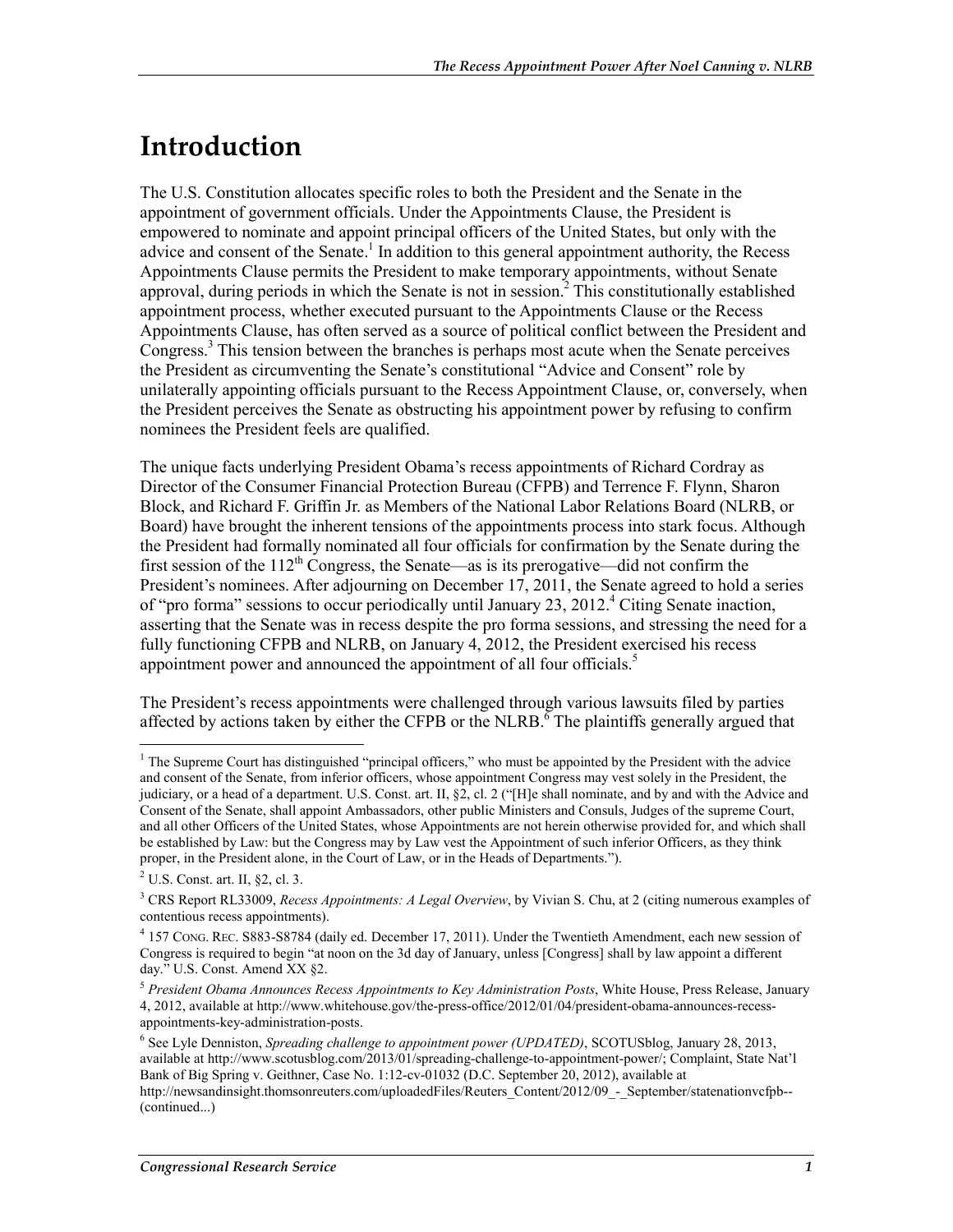because Cordray, Flynn, Block, and Griffin Jr. were not validly appointed, neither the CFPB nor the NLRB had authority to act. On January 25, 2013, the U.S. Court of Appeals for the District of Columbia Circuit (D.C. Circuit) became the first court to evaluate the merits of these challenges. In a case entitled *Noel Canning v. National Labor Relations Board*, the circuit court issued a broad decision invalidating the appointment of all three NLRB Board Members.<sup>7</sup> The court concluded that under the Recess Appointments Clause, the President may make recess appointments only during a formal intersession recess (a recess between the end of one session of Congress and the start of another), *and* only to fill those vacancies that arose during the intersession recess in which the appointment was made.<sup>8</sup> Although the decision directly applies only to the NLRB's authority to undertake the single action at issue in the case, the legal reasoning, if adopted by other courts or affirmed by the Supreme Court, would cast serious doubt not only upon an array of previous actions by the Board and its ability to function in the future, but also upon the validity of the President's appointment of Director Cordray; the validity of various actions already undertaken by the CFPB; and the authority of the CFPB to function going forward.<sup>9</sup>

This report begins with a general legal overview of the Recess Appointments Clause and a discussion of applicable case law that existed prior to the D.C. Circuit's decision in *Noel Canning*. The report then analyzes the *Noel Canning* opinion and evaluates the impact the case could have on the roles of the President and Congress in the appointments context. A companion report, CRS Report R43032, *Practical Implications of Noel Canning on the NLRB and CFPB*, by David H. Carpenter and Todd Garvey, provides a detailed discussion of the impact the *Noel Canning* decision may have on the functioning of the NLRB and the CFPB.

### **The Recess Appointments Clause**

The Constitution establishes two methods by which the President may make appointments. The Appointments Clause, which establishes the principal method of appointment, requires that the President "shall nominate, and by and with the Advice and Consent of the Senate, shall appoint Ambassadors, other public Ministers and Consuls, Judges of the supreme Court, and all other Officers of the United States whose Appointments are not herein otherwise provided for, and which shall be established by Law  $\cdots$ <sup>10</sup>

Thus, while the Appointments Clause authorizes the President to nominate principal officers of the United States, a nominee cannot assume the powers of the office for which she has been

<sup>(...</sup>continued)

amendedcomplaint.pdf; Opposition to Receiver's Second Request for Payment, Consumer Fin. Prot. Bureau v. Gordon, Case No. CV12-6147-RSWL(MRWx), (C.D.Cal. July 18, 2012), available at http://www.cfpbmonitor.com/files/2013/ 02/CGCFPB-Opp-Rec-Req-2.pdf.

<sup>7</sup> No. 12-115 (D.C. Cir., January 25, 2013) (hereinafter *Noel Canning*) available at

http://www.cadc.uscourts.gov/internet/opinions.nsf/D13E4C2A7B33B57A85257AFE00556B29/\$file/12-1115- 1417096.pdf.

<sup>8</sup> *Id*. at 30, 44.

<sup>&</sup>lt;sup>9</sup> Taken to its logical limits, the reasoning of the opinion could create uncertainty as to the validity of hundreds of other recess appointments made across the government in recent years. Consideration of these appointments is beyond the scope of this report.

<sup>10</sup> U.S. Const. art. II, §2, cl. 2.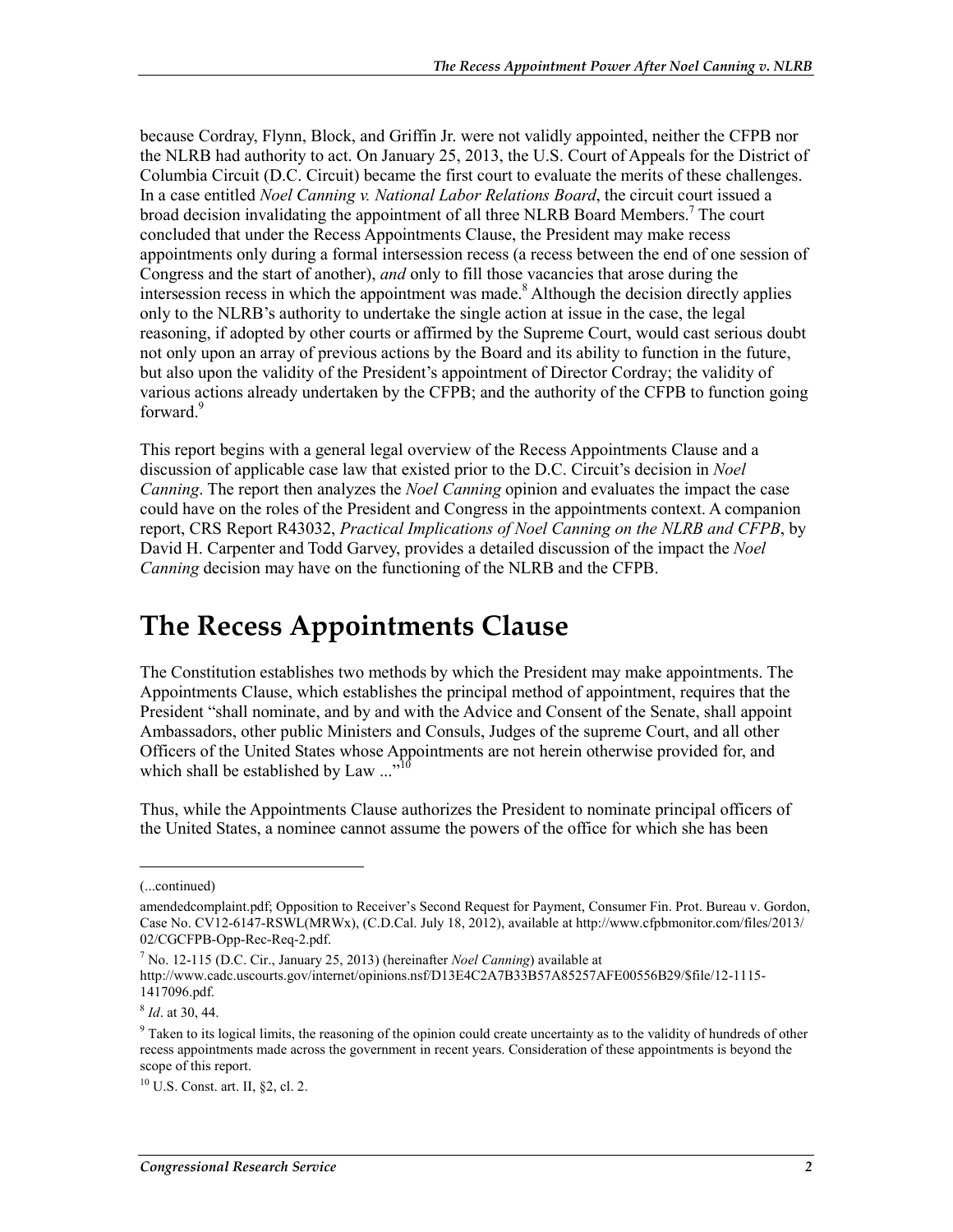nominated until confirmed by the Senate.<sup>11</sup> In addition to this general provision, the Constitution also provides an alternative method of appointment that may be exercised only "during the Recess of the Senate." The Recess Appointments Clause (Clause) establishes that "The President shall have Power to fill up all Vacancies that may happen during the Recess of the Senate, by granting Commissions which shall expire at the End of their next Session."<sup>12</sup>

The formative constitutional period provides only limited evidence of the intended meaning of the Clause.<sup>13</sup> In arguing for the Constitution's ratification by the states, however, Alexander Hamilton broadly characterized the Clause as a complement to the general appointment power that would allow the President to make temporary appointments during a Senate recess, without Senate confirmation, to offices that needed to be filled without delay.<sup>14</sup> Hamilton articulated the purpose of the Clause in Federalist 67, stating that the Clause was

nothing more than a supplement to the [Appointments Clause], for the purpose of establishing an auxiliary method of appointment, in cases to which the general method was inadequate. The ordinary power of appointment is confided to the President and Senate *jointly*, and can therefore only be exercised during the session of the Senate; but as it would have been improper to oblige this body to be continually in session for the appointment of officers, and as vacancies might happen *in their recess*, which it might be necessary for the public service to fill without delay, the succeeding clause is evidently intended to authorize the President, *singly*, to make temporary appointments, "during the recess of the Senate, by granting commissions which shall expire at the end of their next session."<sup>15</sup>

Although the precise contours of the Recess Appointments Clause remain unclear, a consensus appears to have developed with respect to certain principles. For example, the Clause does not establish a lesser form of appointment. Courts that have considered the question have noted that, as a constitutional matter, a recess appointee possesses the same legal authority as a Senate confirmed appointee. Article II "neither distinguishes nor limits the powers that a recess appointee may exercise while in office.<sup> $16$ </sup> As such it is widely accepted that during his term, a recess appointee "is afforded the full extent of authority commensurate with that office."<sup>17</sup>

It is also generally understood that, pursuant to the express terms of the Clause, the commission of a recess appointee expires at the conclusion of the Senate's "next Session" following the appointment.<sup>18</sup> Therefore, the point at which an individual is appointed may determine how long

<sup>&</sup>lt;u>.</u>  $11$  Once confirmed by the Senate, an officer is not formally appointed until his commission is signed by the President. 12 U.S. Const. art. II, §2, cl. 3.

<sup>&</sup>lt;sup>13</sup> M. Ferrand, *Records of the Federal Convention of 1787*, at 533, 540, 574, 600 (rev. ed. 1966). The Clause does not appear to have been discussed during the Constitutional Convention. The language was first drafted in Hamilton's plan of government, adopted upon the motion of Richard Spaight of North Carolina, and left unchanged by the Committee of Style. *Id*. Moreover, "the contemporaneous writings of the Framers are virtually barren of any references to the Recess Appointments Clause." U.S. v. Woodley,  $751$  F.2d 1008, 1017 (9<sup>th</sup> Cir. 1985).

<sup>&</sup>lt;sup>14</sup> The Federalist, No. 67, at 409-10 (Alexander Hamilton) (Clinton Rossiter ed. 1961).

<sup>&</sup>lt;sup>15</sup> Hamilton addressed the purpose of the Clause in response to an assertion that the language authorized the President to fill vacancies of the Senate. *Id*.

<sup>&</sup>lt;sup>16</sup> Evans v. Stephens, 387 F.3d 1220, 1223 (11<sup>th</sup> Cir. 2004).

<sup>&</sup>lt;sup>17</sup> *Id.* See also Staebler v. Carter, 464 F. Supp. 585, 597 (D.D.C. 1979) ("There is nothing to suggest that the Recess") Appointments Clause was designed as some sort of extraordinary and lesser method of appointment ...).

 $18$  See 41 Op. A.G. 463, 470-471 (1960); 28 Comp. Gen. 121 (1948). In contrast, a confirmed appointee will serve at the pleasure of the President or subject to the term of office prescribed by statute. CRS Report RL33009, *Recess Appointments: A Legal Overview*, by Vivian S. Chu.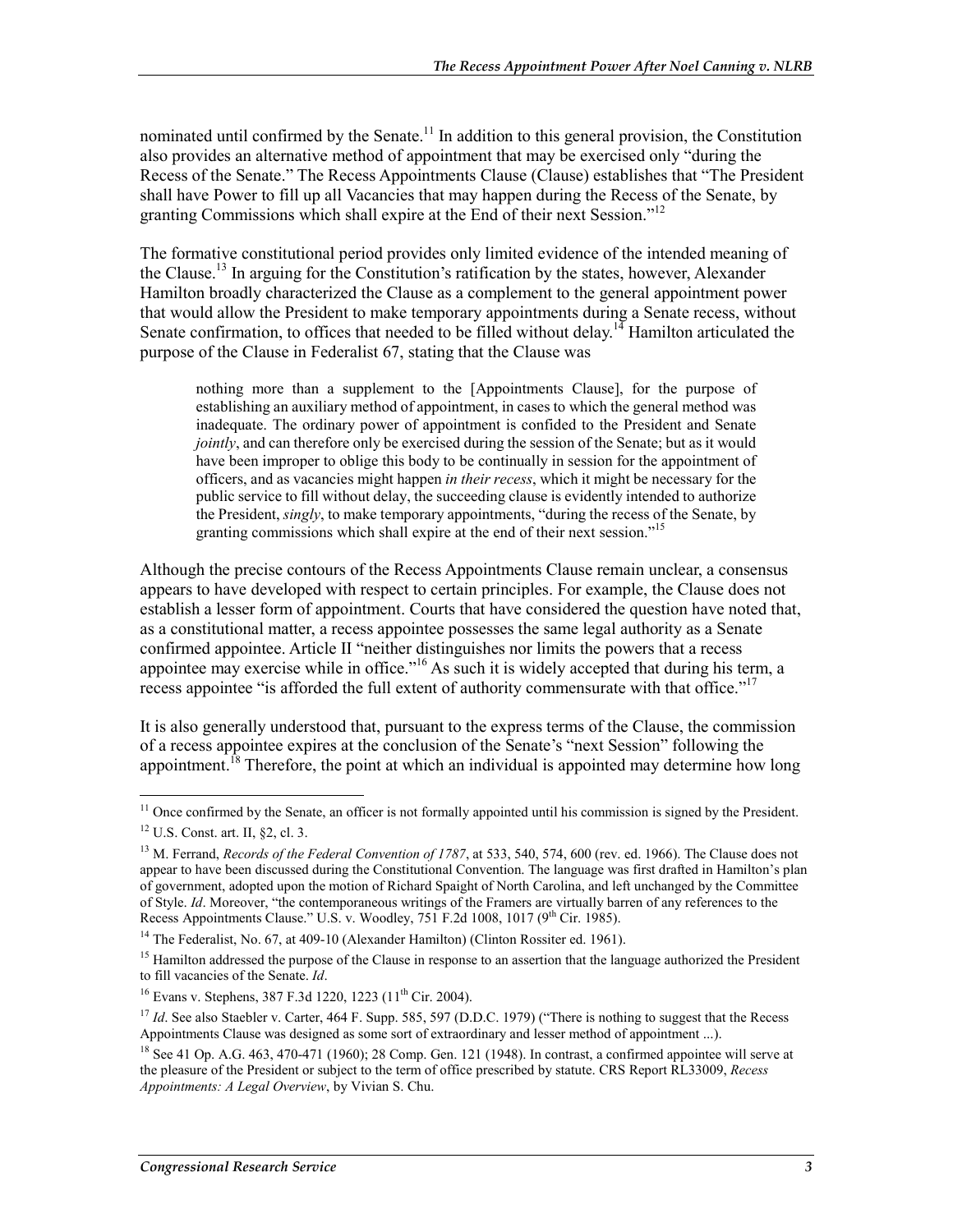the officer serves. If an officer receives a recess appointment during either the first session of a Congress, or the period between the first and second sessions, the officer would serve until the end of the second session of that Congress. If an officer is appointed during the second session of a Congress, she would serve until the end of the first session of the next Congress.

Absent these few generally established principles, the Recess Appointments Clause is typically characterized as containing a number of inherent ambiguities. Most prominent among these lingering questions is the proper interpretation of the two phrases that form the very foundation of the Clause: "Vacancies that may happen during" and "the Recess of the Senate." With respect to the former phrase, must the vacancy *arise* during the recess in which the President exercises his appointment authority, or is it sufficient that the vacancy merely *exist* at the time the Senate is in recess and the appointment made? Regarding the latter, what is meant by "the Recess"? Specifically, is the President's recess appointment authority triggered only during intersession recesses (recesses *between* sessions of Congress) or may he also exercise his authority during intrasession recesses (recesses that occur *within* a session of Congress)?<sup>19</sup> Or to the contrary, is it the *duration*, rather than the form, of a recess that triggers the President's authority?

The executive branch and Congress have given some of these questions consideration in Attorneys General opinions<sup>20</sup> and committee reports, respectively.<sup>21</sup> The courts, however, have rarely engaged in any significant interpretive analysis of the Clause. The Supreme Court, for example, has never considered when the President's appointment authority is triggered under the Clause, and prior to the D.C. Circuit's decision in *Noel Canning*, only three federal courts of appeals had engaged in such analyses. All three decisions arguably interpreted the Clause broadly, that is, in a manner that imposed limited restrictions on the President's exercise of the recess appointment authority.<sup>22</sup> These cases are discussed in greater detail below.

#### **The Second Circuit:** *United States v. Allocco*

In the 1962 decision of *United States v. Allocco*<sup>23</sup> the U.S. Court of Appeals for the Second Circuit (Second Circuit) considered a challenge to President Eisenhower's appointment of John M. Cashin as a federal judge. The position to which Judge Cashin was appointed became vacant on July 31, 1955. The Senate was in session at the time, and remained so until August 2, when it adjourned *sine die*. President Eisenhower made his appointment on August 17 during the resulting intersession recess.<sup>24</sup>

<u>.</u>

 $19$  It should be noted that prior to the Civil War intrasession recesses were relatively uncommon as Congress generally met for relatively short sessions followed by long intersession recesses of six to nine months.

<sup>&</sup>lt;sup>20</sup> For example, aspects of the recess appointments power were considered as early as 1792, and there were at least 19 formal Attorneys General opinions in the 19<sup>th</sup> century on recess appointments, the earliest written in 1823. CRS Report RL33009, *Recess Appointments: A Legal Overview*, by Vivian S. Chu.

<sup>&</sup>lt;sup>21</sup> See, e.g. S.Rept. 58-4389 at 2 (1905) ("[Recess] means, in our judgment, in this connection the period of time when the Senate is *not sitting in regular or extraordinary session as a branch of the Congress* ...; when its members owe no duty of attendance; when its Chamber is empty; when, because of its absence, it can not [*sic*] receive communications from the President or participate as a body in making appointments.") (emphasis in original).

<sup>&</sup>lt;sup>22</sup> All three cases arose in the context of judicial appointments, and all three courts also held that the Recess Appointments Clause authorized the President to fill judicial vacancies.

 $^{23}$  305 F.2d 704 (2<sup>nd</sup> Cir. 1962).

<sup>24</sup> *Id*. at 705.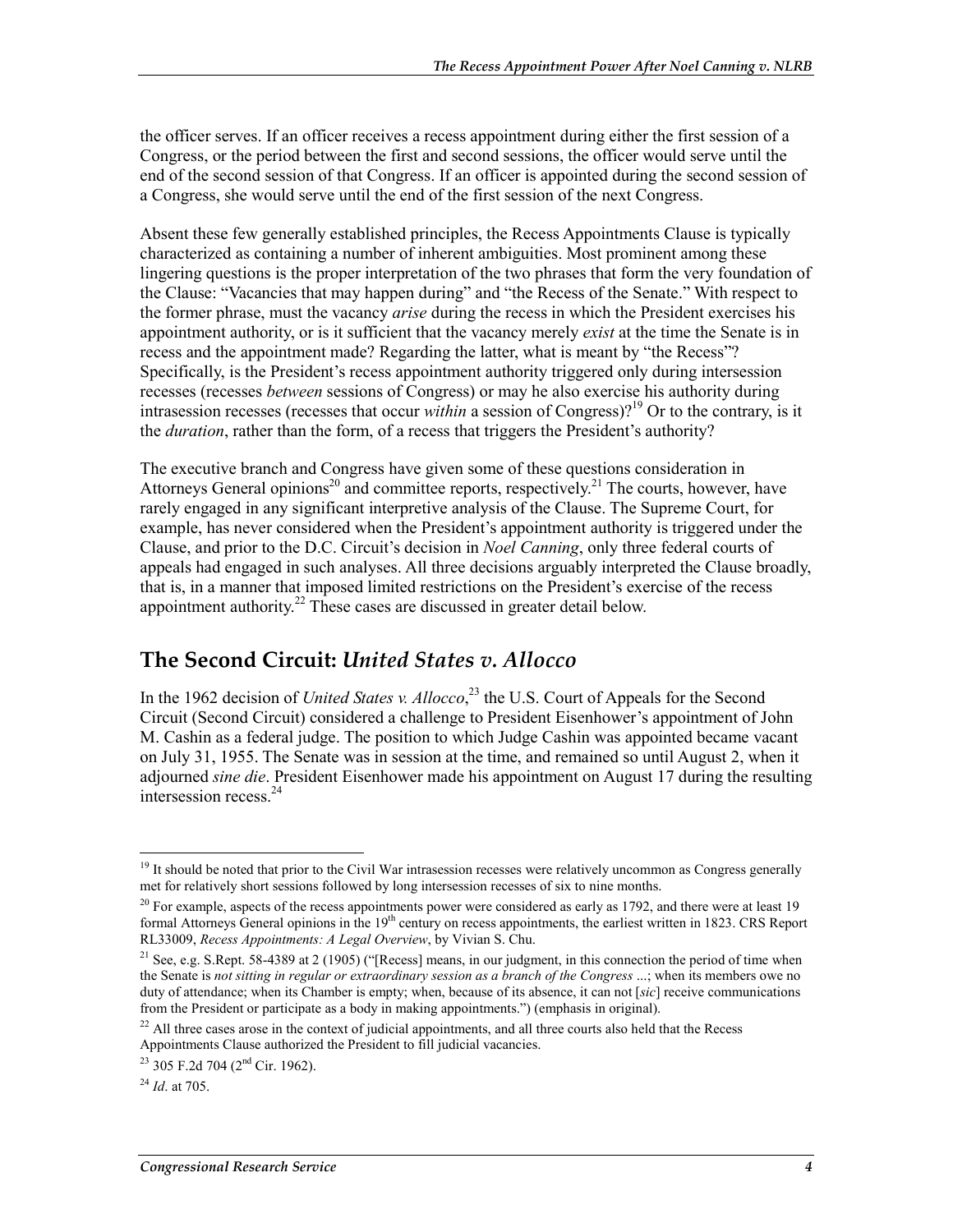In determining that the President's appointment was valid, the three-judge panel unanimously held that the Recess Appointments Clause permits the filling of vacancies that "happen to exist" at the time of a recess and rejected the argument that the President cannot fill those vacancies that arise while the Senate is in session.<sup>25</sup> Focusing on the practical difficulties of the rejected approach, the court determined that to have adopted the more restrictive interpretation would require that offices which became vacant "on the day the Senate adjourns ... remain vacant until the Senate reconvenes and has the opportunity to fill them."26 This delay would create a "manifestly undesirable situation," "frustrate the commendable objective sought by the drafters," and "do violence to the orderly functioning of our complex government."<sup>27</sup> The court noted that its interpretation was "not without precedent," citing the "long and continuous line" of Attorneys General opinions determining that "the recess power extends to vacancies which arise while the Senate is in session" as well as the "widespread acceptance of [the] practice followed since the earliest days of the Republic."<sup>28</sup> The Second Circuit declared: "In short, a systematic, unbroken, executive practice, long pursued to the knowledge of the Congress and never before questioned, engaged in by Presidents who have also sworn to uphold the Constitution, making as it were such exercise of power part of the structure of our government, may be treated as a gloss on 'Executive Power' vested in the President by §1 of Art. II."<sup>29</sup>

#### **The Ninth Circuit:** *United States v. Woodley*

More than 20 years after the Second Circuit's decision, the U.S. Court of Appeals for the Ninth Circuit (Ninth Circuit) heard a similar recess appointment challenge in *United States v. Woodley*. 30 President Carter had nominated Walter Heen to be a federal district court judge on February 28, 1980. Although the Senate Judiciary Committee took up consideration of the Heen nomination, the full Senate adjourned *sine die* on December 16, 1980, without holding a confirmation vote. During the subsequent intersession recess, President Carter appointed Judge Heen pursuant to the Recess Appointments Clause on December 31, 1980.<sup>31</sup>

The *Woodley* court concurred with the reasoning applied in *Allocco* and held that a vacancy need not arise during a Senate recess in order to fall within the scope of the Clause.<sup>32</sup> In adopting the "happen to exist" interpretation of the Clause, the court noted that embracing an interpretation that did not permit the President to fill "all vacancies" that exist during a recess would lead to "absurd result[s]" and "conflict with a common sense reading of the word *happen*, as well as the construction given to this word by the three branches of our government."<sup>33</sup> Furthermore, a

<u>.</u>

<sup>25</sup> *Id*. at 710-13.

<sup>26</sup> *Id*. at 710.

<sup>&</sup>lt;sup>27</sup> *Id*. The court also recognized that the entire process from selection to confirmation "frequently consumes many months." If the President was only able to fill vacancies that arose during a Senate recess, the process of selecting and confirming a nominee for a vacancy that arose near the end of a Senate session would have to be "telescoped into whatever time remains in a session.... " *Id*. at 711-12.

<sup>28</sup> *Id.* at 713.

<sup>29</sup> *Id*. at 714 (quoting Youngstown Sheet & Tube Co. v. Sawyer, 343 U.S. 579, 610-11 (1952) (Frankfurter, J. concurring)).

<sup>&</sup>lt;sup>30</sup> 751 F.2d 1008 (9<sup>th</sup> Cir. 1985)

<sup>31</sup> *Id*. at 1009.

 $32$  751 F.2d 1008 (9<sup>th</sup> Cir. 1985).

<sup>33</sup> *Id*. at 1012.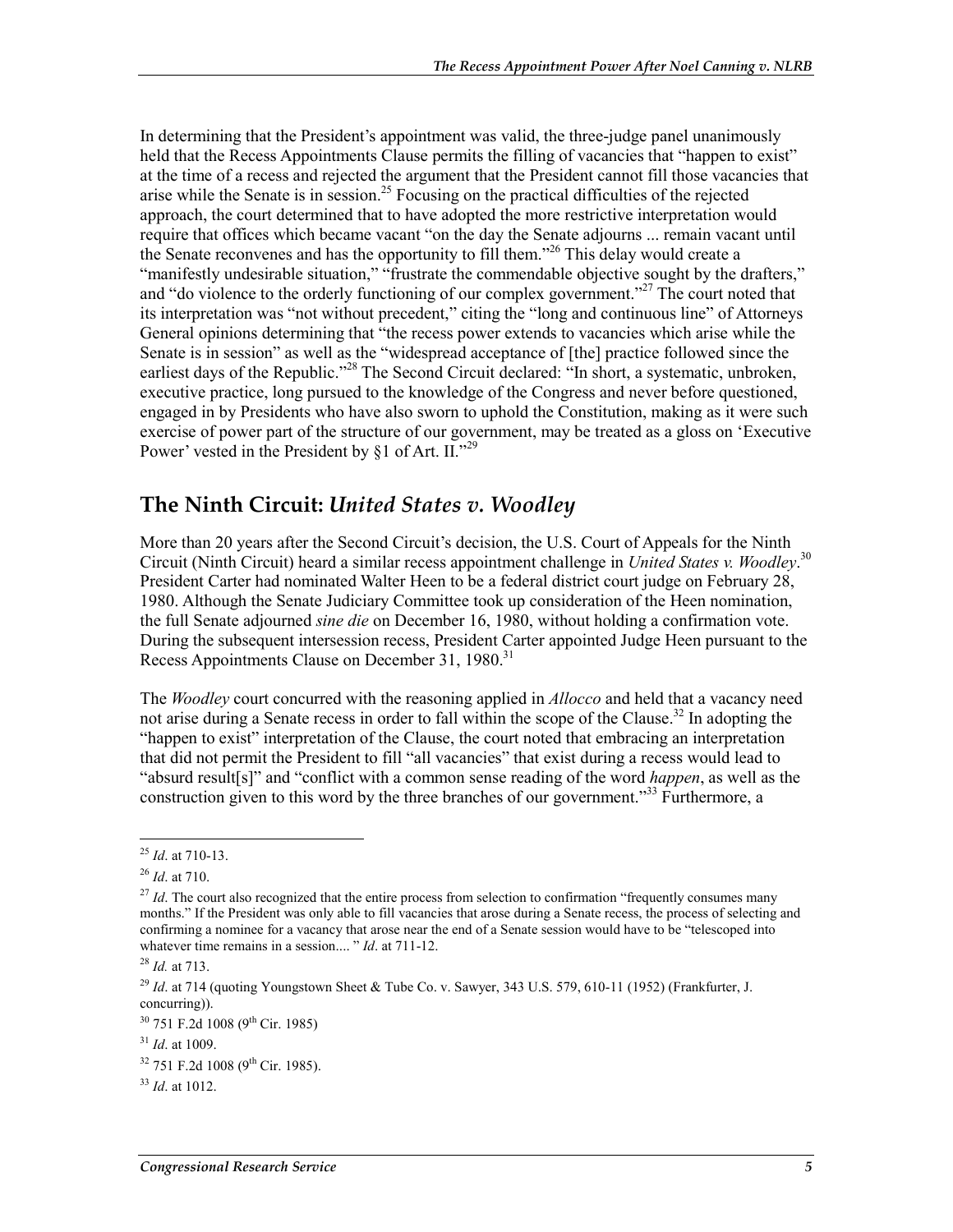restrictive interpretation would defeat the purpose of the Clause, which the court identified as assuring to the President "the capacity for filling vacancies at any time to keep the government running smoothly."34 Like the opinion in *Allocco*, the Ninth Circuit cited historical evidence suggesting that the executive branch has "consistently construed" the Clause as providing the President with the authority to fill any vacancy that existed at the time of the Senate recess.<sup>35</sup>

#### **The Eleventh Circuit:** *Evans v. Stephens*

Whereas the appointments in *Allocco* and *Woodley* were made during intersession recesses, the appointment challenged in *Evans v. Stephens*<sup>36</sup> was made during an intrasession recess of the Senate. On February 12, 2004, the Senate adjourned until February 23 for a "President's Day recess." During this break, President George W. Bush exercised his recess appointment power to appoint William H. Pryor to the federal bench. $37$ 

Citing to both *Allocco* and *Woodley*, the U.S. Court of Appeals for the Eleventh Circuit (Eleventh Circuit) interpreted the Recess Appointments Clause to "mean[] that, if vacancies 'happen' to exist during a recess, they may be filled on a temporary basis by the President."<sup>38</sup> The court determined that such an interpretation was "consistent with the understanding of most judges that have considered the question, written executive interpretations from as early as 1823, and legislative acquiescence."<sup>39</sup> The court also noted that early Presidents "made recess appointments" to fill vacancies that originated while the Senate was in Session."<sup>40</sup>

In addition, because the appointment in question had not occurred during an intersession recess, the Eleventh Circuit also became the first appellate court to hold that the Recess Appointments Clause authorized the President to make appointments during an *intrasession* recess of the Senate. The court expressly rejected the argument that the Clause "limits the opportunity to make recess appointments to one particular recess: the recess at the end of a session.<sup> $341$ </sup> In adopting its interpretation, the court noted that the text of the Clause "does not differentiate expressly between inter- and intrasession recesses ..." and therefore determined that "'the Recess,' originally and through today, could just as properly refer generically to any one—intrasession or intersession of the Senate's acts of recessing ..."<sup>42</sup>

The Eleventh Circuit also looked to historical practice for support, noting that 12 Presidents have made over 285 intrasession recess appointments.<sup>43</sup> Moreover, the court identified the main

<u>.</u>

<sup>39</sup> *Id*. at 1226.

<sup>40</sup> *Id*. The court specifically highlighted appointments made by Presidents Washington and Jefferson.

<sup>41</sup> *Id*. at 1224.

<sup>42</sup> *Id.* at 1224-25.

<sup>34</sup> *Id*. at 1013 (citing *Allocco*, 305 F.2d at 712).

<sup>&</sup>lt;sup>35</sup> *Id.* Although 11 of the 15 judges involved in the en banc appeal joined the majority opinion, four judges issued a dissent that strongly criticized the majority's "reliance upon the executive's practice" in interpreting the meaning of the Clause. *Id*. at 1015 (Norris, J. dissenting).

 $36$  387 F.3d 1220 (11<sup>th</sup> Cir. 2004).

<sup>&</sup>lt;sup>37</sup> *Id.* at 1222. Judge Pryor was appointed to the U.S. Court of Appeals for the Eleventh Circuit and recused himself from review of his own appointment.

<sup>38</sup> *Id*. at 1225.

<sup>&</sup>lt;sup>43</sup> *Id.* at 1226 ("Twelve Presidents have made more than 285 intrasession recess appointments of persons to offices that ordinarily require consent of the Senate. So, given the words of the Constitution and the history, we are unpersuaded by (continued...)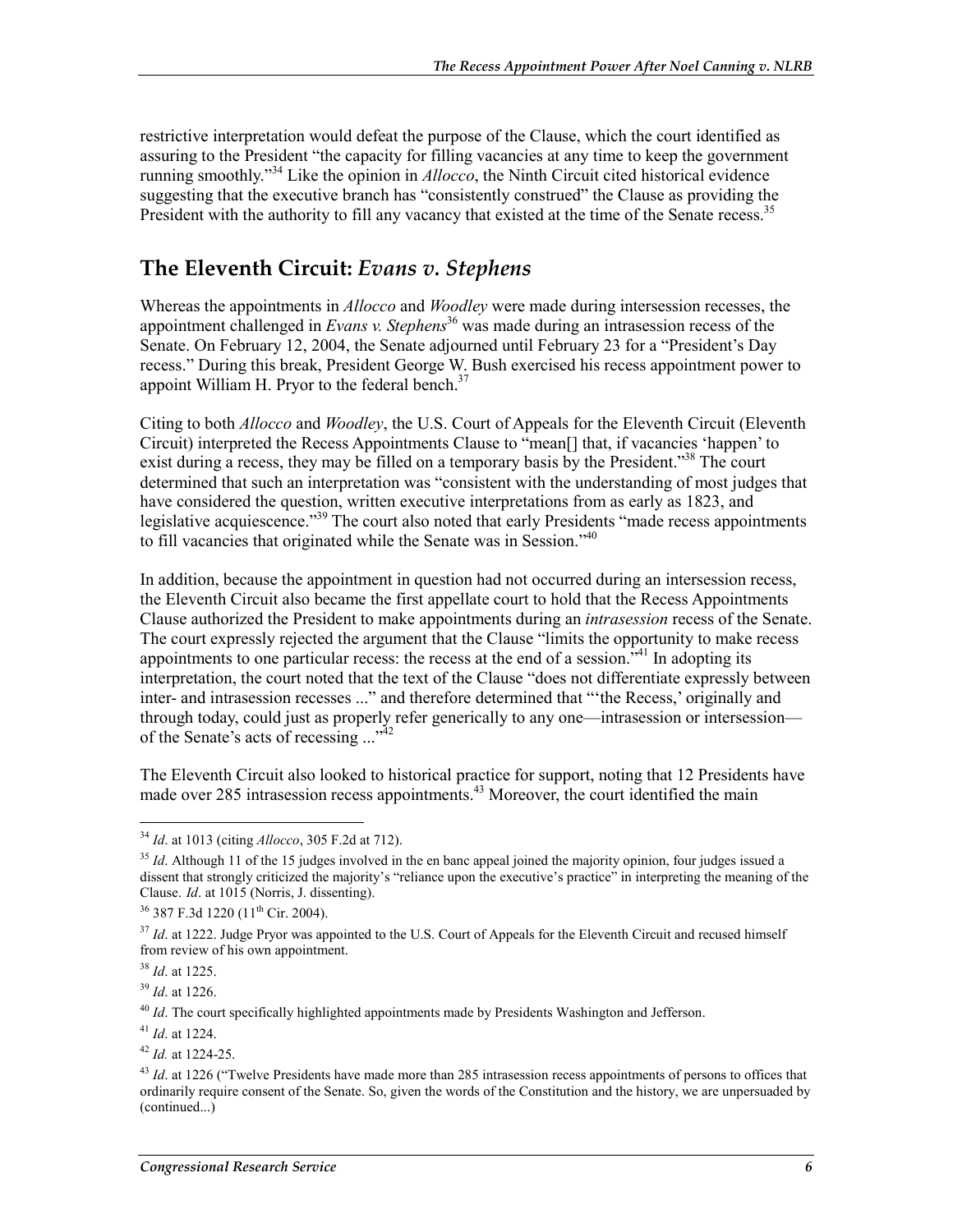purpose of the Clause as enabling "the President to fill vacancies to assure the proper functioning of our government."44 Given this concern over administrative continuity, the court gave greater weight to the duration of the Senate recess as opposed to whether it was intersession or intrasession. The court did not, however, establish a minimum recess period required "to give legal force" to the President's recess appointment power, instead only noting that Presidents previously had made recess appointments during recesses of similar length.<sup>45</sup>

Thus, prior to *Noel Canning*, three federal courts of appeals had held that the President may fill any vacancy that "happens to exist" at the time of a recess, and one had concluded that the President's recess appointment authority extends to both inter- and intrasession recesses.<sup>46</sup> Although acknowledging that the Clause was subject to different textual interpretations, all three cases appear to have concentrated on a concern that a narrower interpretation would undermine what they identified as the overall purpose of the Clause, evidence of historical practice, and congressional acquiescence.

### **The January 4 Appointments**

Due principally to the implementation of the aforementioned "pro forma" sessions, President Obama's recess appointments at issue in *Noel Canning* present a unique set of facts not entirely parallel to the appointments considered in *Allocco*, *Woodley*, and *Evans*. As such, prior to discussing the D.C. Circuit's decision, it is necessary to detail the January 4 appointments.

President Obama formally nominated Richard Cordray to be the first Director of the CFPB on July 18, 2011.<sup>47</sup> On October 6, 2011, the Senate Committee on Banking, Housing, and Urban Affairs approved Cordray's nomination for a full vote of the Senate.<sup>48</sup> However, on December 8, 2011, the Senate fell 7 votes shy of the 60-vote threshold necessary to reach cloture and move to a vote on the nomination.<sup>49</sup>

<sup>(...</sup>continued)

the argument that the recess appointment power may only be used in an intersession recess, but not an intrasession recess.").

<sup>&</sup>lt;sup>44</sup> *Id*. The court added: "The purpose of the Clause is no less satisfied during an intrasession recess than during a recess of potentially even shorter duration that comes as an intersession break." *Id*.

<sup>&</sup>lt;sup>45</sup> *Id.* at 1225. In dissent, Judge Barkett determined that "the plain meaning of the Recess Appointments Clause directly, expressly, and unambiguously requires that before a vacancy can be filled through the recess appointment power, that vacancy must have occurred during a Senate recess." Although he would not have reached the question of whether "the Recess" encompasses both intersession and intrasession recesses, Judge Barkett suggested that "the text of the Constitution as well as the weight of the historical record strongly suggest that the Founders meant to denote only intersession recesses."

<sup>&</sup>lt;sup>46</sup> There also have been several district court opinions on the topic. See, e.g., Staebler v. Carter, 464 F.Supp.585 (D.D.C. 1979); Gould v. United States, 19 Ct. Cl. 593, 595-96 (1884).

<sup>&</sup>lt;sup>47</sup> 157 CONG. REC. S4646 (daily ed. July 18, 2011). Title X of the Dodd-Frank Wall Street Reform and Consumer Protection Act established the CFPB and provided the independent agency with rulemaking, enforcement, and supervisory powers over many consumer financial products and services, as well as the entities that provide them.

<sup>48</sup> *Johnson Statement on Committee Approval of Richard Cordray's Nomination to Lead the CFPB*, S. Comm. on Banking, Hous., and Urban Affairs, Press Release, October 6, 2011, available at http://shelby.senate.gov/public/ index.cfm/newsreleases?ContentRecord\_id=893bc8b0-2e73-4555-8441-d51e0ccd1d17.

<sup>&</sup>lt;sup>49</sup> 157 CONG. REC. S8429 (daily ed. December 8, 2011). In May 2011, 44 Senators signed a letter to the President stating that they would oppose the confirmation of any nominee to serve as CFPB Director until substantive changes to the structure of the Bureau were enacted into law. *44 U.S. Sen. to Obama: No Accountability, No Confirmation*, Sen. (continued...)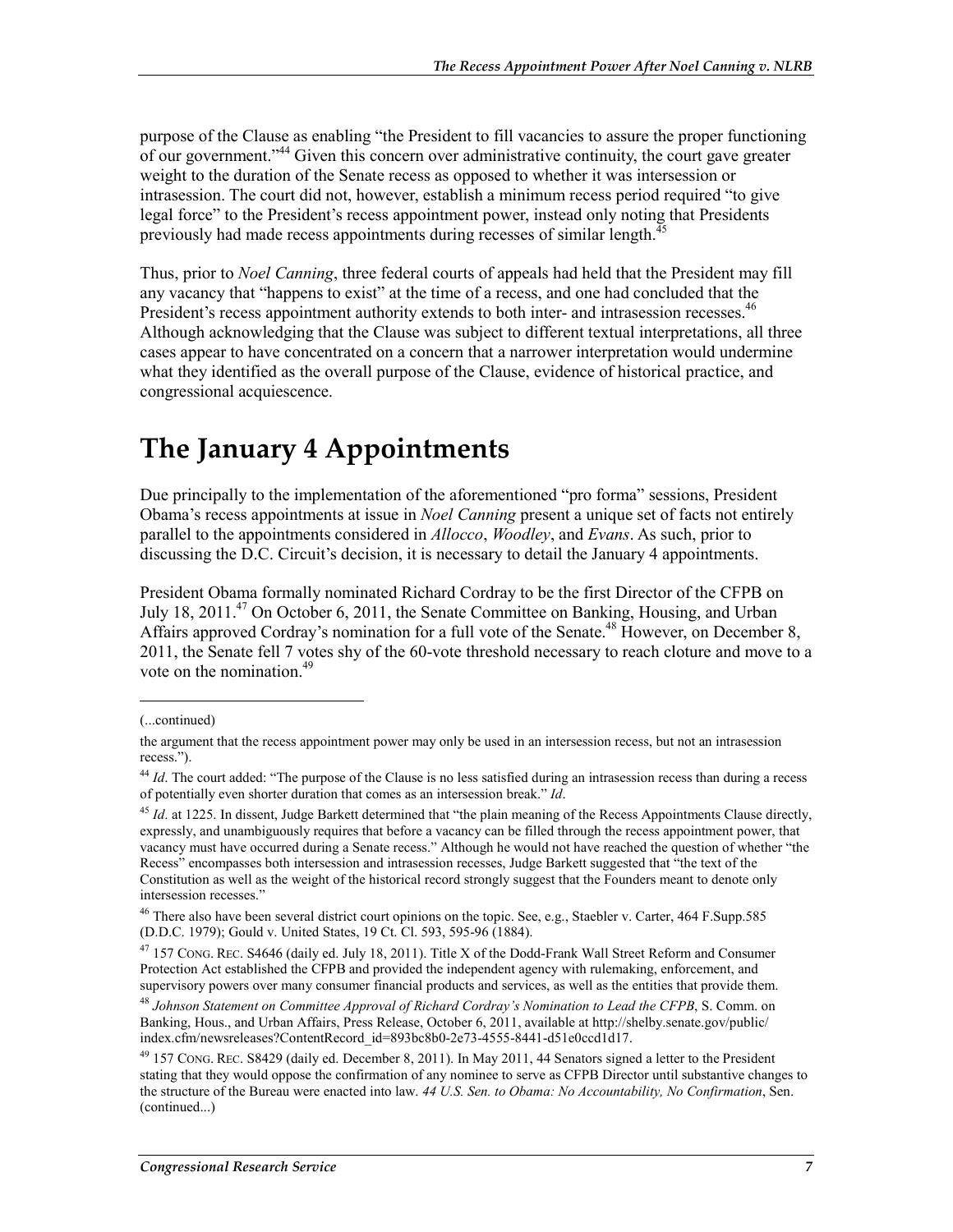The NLRB, an agency with certain powers to investigate and adjudicate unfair labor practices, consists of a board of up to five officials appointed by the President with the advice and consent of the Senate.50 Obtaining Senate confirmation of Board nominees has been difficult in recent years.<sup>51</sup> Accordingly, there have been long periods during the presidencies of both George W. Bush and Obama in which the Board has had vacancies, including a period of more than two years in which the Board operated with only two Members. In 2011, the Board had only three Members—the minimum number of Members required for a quorum<sup>52</sup>—with one of the three scheduled to vacate his seat by the end of the first session of the  $112<sup>th</sup>$  Congress. In an effort to prevent membership from dropping below the minimum quorum required for the Board to fully conduct business, President Obama nominated Terrence F. Flynn for a seat on the Board on January 5, 2011.<sup>53</sup> The President formally nominated Sharon Block and Richard F. Griffin Jr. for positions on the Board on December  $15$ ,  $2011$ .<sup>54</sup> Two days later, the Senate adopted a unanimous consent agreement in which the body adjourned, but scheduled a series of "pro forma" sessions every three to four days to occur from December 20, 2011, until January 23, 2012. The unanimous consent agreement established that "no business" would be conducted during the pro forma sessions and that the second session of the  $112<sup>th</sup>$  Congress would begin at 12:00 p.m. on January 3, 2012, as required by the Constitution.<sup>55</sup>

The Senate, at various times during recent Congresses, has held periodic "pro forma" sessions to "break up" what otherwise would have been a sustained adjournment. These sessions typically have been held every three or four days and are often governed by unanimous consent agreements that prohibit the chamber from conducting any formal business.<sup>56</sup> The sessions generally consist of a single Senator simply convening the session, assuming the chair, and then adjourning.<sup>57</sup>

The modern use of pro forma sessions was initially instituted in 2007 by the Senate to avoid a sustained recess with the apparent intent of preventing the President from exercising his recess

<sup>(...</sup>continued)

Richard Shelby, News Release, May 5, 2011, available at http://shelby.senate.gov/public/index.cfm/2011/5/44-u-ssens-to-obama-no-accountability-no-confirmation.

<sup>50 29</sup> U.S.C. §153.

<sup>51</sup> Indeed, five of the last seven appointments to the Board have been recess appointments. See *Members of the NLRB since 1935*, available at http://www.nlrb.gov/members-nlrb-1935.

<sup>&</sup>lt;sup>52</sup> In 2010, the Supreme Court ruled that the National Labor Relations Act prevents the NLRB from exercising rulemaking powers without having three or more acting Members. New Process Steel v. Nat'l Labor Relations Bd., 130 S. Ct. 2635 (2010).

<sup>53 157</sup> CONG. REC. S68 (daily ed. January 5, 2011).

<sup>54 157</sup> CONG. REC. S8691 (daily ed. December 15, 2011). President Obama had nominated Craig Becker on January 26, 2011, to retain the seat on the Board that he had previously held by recess appointment. That nomination was withdrawn on December 15, 2011. *Id*.

<sup>55 157</sup> CONG. REC. S883-S8784 (daily ed. December 17, 2011). The unanimous consent agreement stated that the Senate would "adjourn and convene for pro forma sessions only, with no business conducted" on December 20, 23, 27, and 30; that the second session of the  $112^{th}$  Congress would convene on January 3 at noon "for a pro forma session" only, with no business conducted;" and that the Senate would then convene for pro forma sessions "with no business conducted" on January 6, 10, 13, 17, and 20, 2012.

<sup>&</sup>lt;sup>56</sup> Despite the agreement that no business would be conducted, the Senate approved the Temporary Payroll Tax Cut Continuation Act of 2011by unanimous consent on December 23, 2011. 157 Cong. Rec. S8789 (daily ed., December 23, 2011).

<sup>&</sup>lt;sup>57</sup> Pro forma sessions are generally short in duration, often lasting no more than a few minutes. See 158 CONG. REC. S1 (daily ed. January 3, 2012).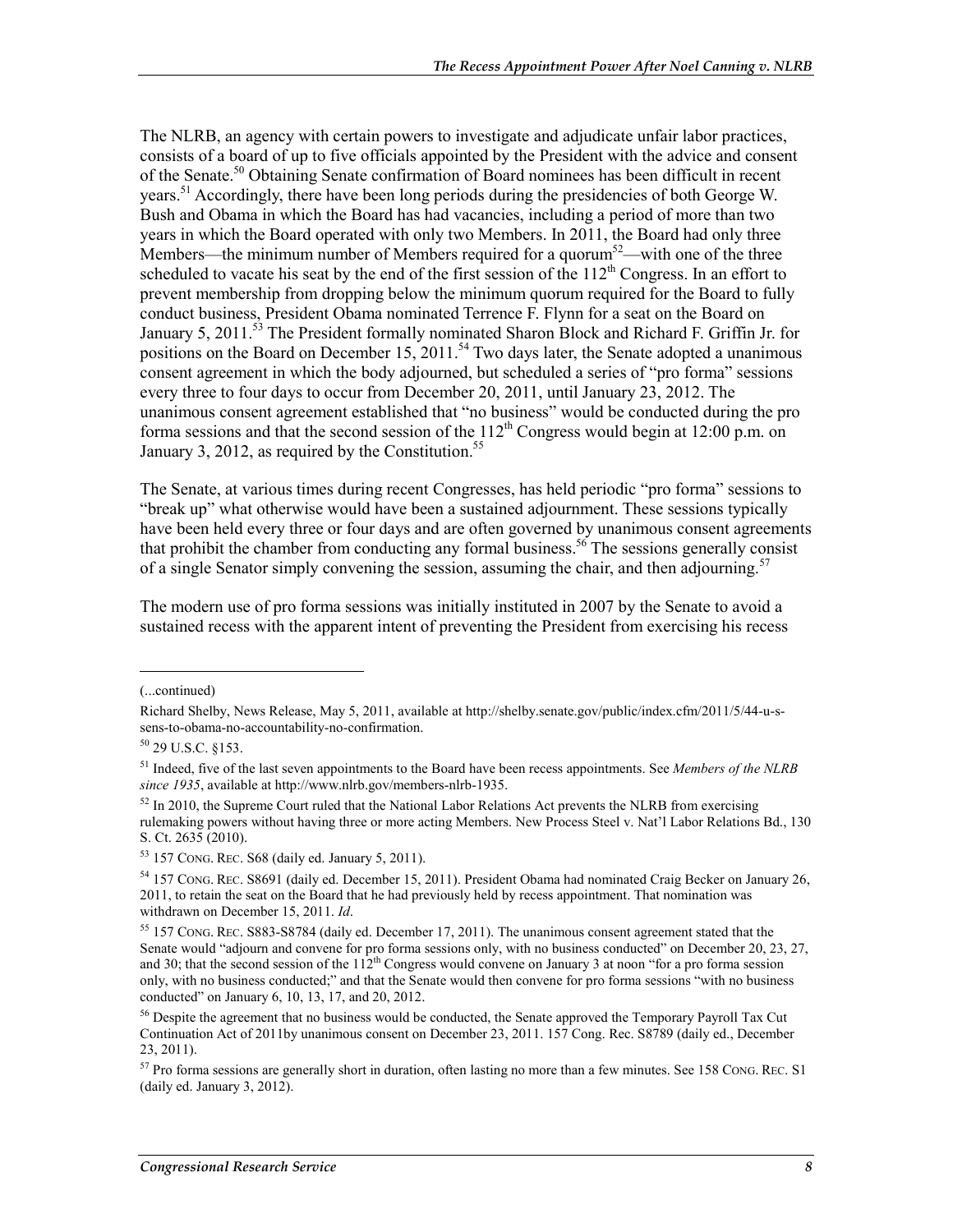appointment powers.<sup>58</sup> Although the purpose of the pro forma sessions has not changed, during the 112<sup>th</sup> Congress, the House began to play an active role in the implementation of the sessions. Pursuant to the Adjournments Clause, "[n]either House, during the Session of Congress, shall, without the consent of the other, adjourn for more than three days."<sup>59</sup> Generally then, unless both houses agree to an extended recess, neither body is constitutionally permitted to adjourn. In a June 2011 letter to House Leadership, numerous Members of the House requested that "all appropriate measures be taken to prevent any and all recess appointments by preventing the Senate from officially recessing for the remainder of the  $112^{th}$  Congress."<sup>60</sup> By refusing its consent to a Senate adjournment, the House has been able to prevent the Senate from entering into an extended recess thought necessary to trigger the President's recess appointment authority.

None of the President's four nominees were confirmed before the end of the first session of the  $112<sup>th</sup>$  Congress. On January 4, the President, understanding the Senate to be in a recess, asserted his authority under the Recess Appointments Clause and announced his appointment of Cordray, Block, Flynn, and Griffin. $61$ 

### **D.C. Circuit:** *Noel Canning v. NLRB*

Acting with its newly appointed Members, the NLRB issued an administrative decision against Noel Canning (a Pepsi distributor and bottler) in February 2012, ruling that the company had violated the National Labor Relations Act by failing to reduce to writing a collective bargaining agreement with a local Teamsters Union. Noel Canning challenged the NLRB's decision in the D.C. Circuit, claiming that three Members of the Board were invalidly appointed and that, as a result, the Board lacked a quorum to issue the decision.<sup>62</sup>

A unanimous three-judge panel held that the President's three recess appointments to the Board were constitutionally invalid. The opinion rested on two alternative justifications. First, the court held that "the Recess," for purposes of the Clause, refers only to an intersession recess entered into at the end of a session of Congress pursuant to a *sine die* adjournment.<sup>63</sup> Second, a two-judge

<sup>&</sup>lt;sup>58</sup> In November 2007, the Senate Majority Leader announced that the Senate would "be coming in for pro forma sessions during the Thanksgiving holiday to prevent recess appointments" as it was thought that a recess of three days or less was insufficient to trigger the Presidents recess authority. 153 CONG. REC. S14698 (daily ed., November 16, 2007). The development of this practice is perhaps informed by existing statements of the Department of Justice that link the Recess Appointments Clause to the Adjournment Clause. However, it also appears that the use of pro forma sessions to prevent recess appointments was at least contemplated as early as the 1980s. See CRS Congressional Distribution Memorandum, "Efforts to Prevent Recess Appointments through Congressional Scheduling and Historical Recess Appointments During Short Intervals Between Sessions," by Henry Hogue and Richard Beth (October 24, 2011) (hereinafter CRS Recess Appointments Memorandum).

<sup>59</sup> U.S. Const. art. I, §5, cl. 4.

<sup>60</sup> *Letter to the Speaker of the House John Boehner, et al.,* June 15, 2011. Neither the House nor the Senate had introduced a concurrent resolution of adjournment from May 12, 2011, until January 3, 2012. A similar letter addressed to House leadership was signed by a group of Senators on May 25, 2011. *Vitter, DeMint Urge House to Block Controversial Recess Appointments*, U.S. Sen. David Vitter, Press Release, May 25, 2011.

<sup>61</sup> *President Obama Announces Recess Appointments to Key Administration Posts*, White House, Press Release, January 4, 2012, available at http://www.whitehouse.gov/the-press-office/2012/01/04/president-obama-announcesrecess-appointments-key-administration-posts. The appointments occurred in the time between pro forma sessions on January 3 and January 6, 2012.

 $62$  Noel Canning v. National Labor Relations Bd., No. 12-1115 (D.C. Cir. January 25, 2013).

<sup>63</sup> *Id*. at 16-30. It should be noted that the court's discussion of the importance of a *sine die* adjournment, although (continued...)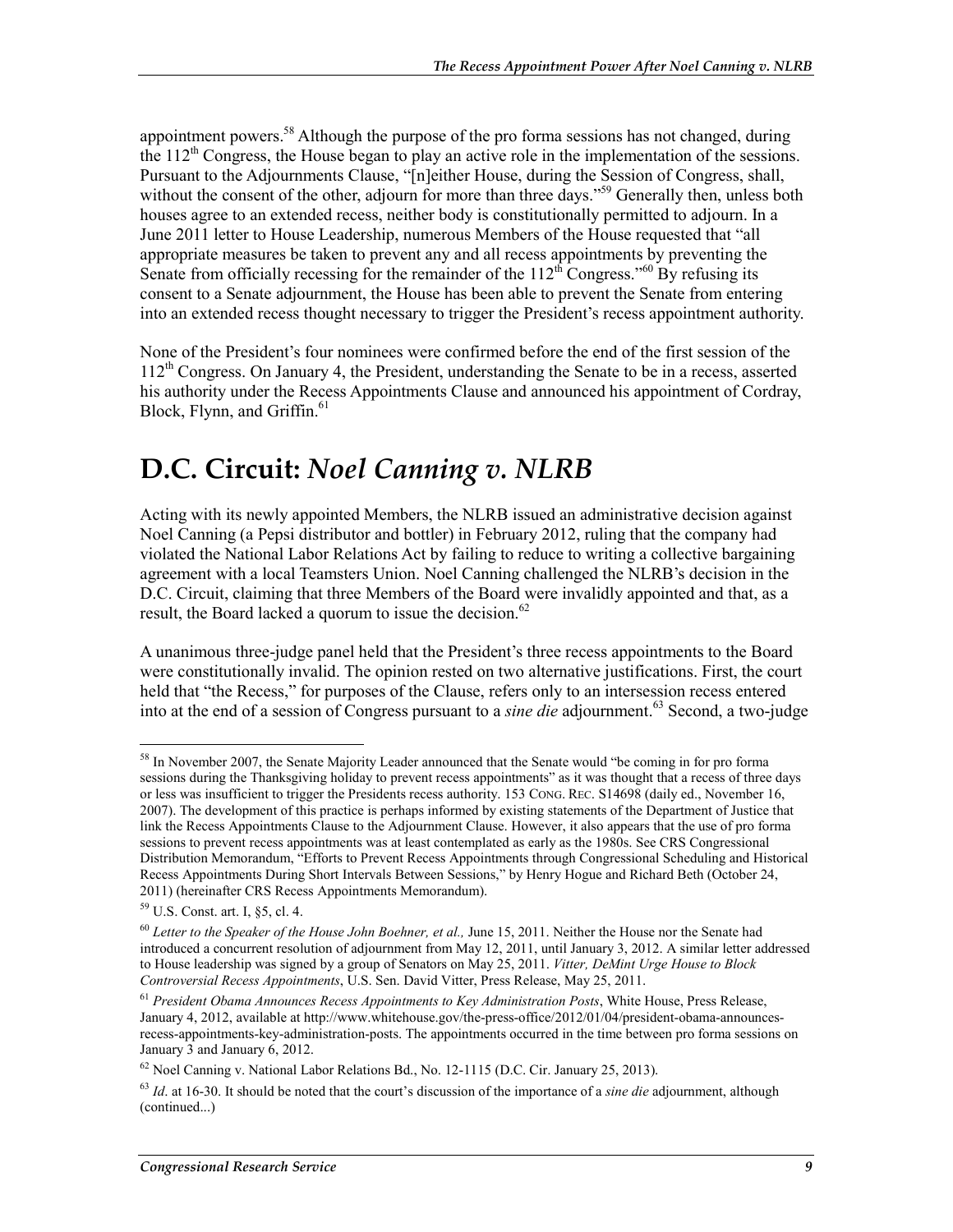majority<sup>64</sup> held that the President may make recess appointments only to fill vacancies that arise during the intersession recess in which the appointment is made.<sup>65</sup> The President's recess appointments were neither made, nor did the vacancies arise, during "the Recess."

Before proceeding to a detailed discussion of the case, it may be useful to identify three key themes that appear to pervade the court's opinion. First, the opinion favors a strict textualist constitutional interpretation and endeavors to ascertain the public meaning of the Recess Appointments Clause at the time it was adopted.<sup>66</sup> Second, rather than adopting the historical evidence embraced in *Allocco*, *Woodley*, and *Evans*, the opinion reassessed, and arguably revalued, the historical use of recess appointments.<sup>67</sup> Third, the opinion invokes *Marbury v. Madison* to support the conclusion that the judiciary is the proper and ultimate arbiter for this type of constitutional dispute.<sup>68</sup>

#### **"the Recess"**

In holding that the President's authority to make recess appointments extends only to intersession recesses of the Senate, the D.C. Circuit placed significant importance on the Framers' choice of the phrase "the Recess," as opposed to "a recess," the plural "recesses," or the even broader "adjournment."69 Looking to the "natural meaning of text as it would have been understood at the time of the ratification of the Constitution," the court found that the use of "the Recess," "points to the inescapable conclusion" that the Framers must have intended the Clause to mean something other than a "generic break in proceedings."<sup>70</sup> Moreover, the court also determined that the Clause creates a dichotomy between "the Recess" and "Session," resulting in the conclusion that "[e]ither the Senate is in session, or it is in the recess. If it has broken for three days within an ongoing session it is not in 'the Recess.'"71 The court concluded that the only time that the Senate

1

<sup>65</sup> *Id*. at 30-39.

<sup>69</sup> *Id*. at 16-18.

<sup>(...</sup>continued)

applicable to both parts of the opinion, occurred within the portion of the opinion that Judge Griffith did not find necessary. *Id*. at 40-43.

<sup>&</sup>lt;sup>64</sup> Noting that the "intersession recess" holding was sufficient to invalidate the appointments, Judge Griffith did not join the court's holding that a vacancy also must arise during "the Recess." *Id*. at 47 (Griffith, J. concurring) ("I agree that the Executive's view that the President can fill vacancies that 'happen to exist' during 'the Recess' is suspect, but that position dates back to at least the 1820s, making it more venerable than the much more recent practice of intrasession recess appointments. We should not dismiss another branch's longstanding interpretation of the Constitution when the case before us does not demand it.") (internal citations omitted).

<sup>66</sup> See, e.g., *id*. at 17 ("When interpreting a constitutional provision, we must look to the natural meaning of the text as it would have been understood at the time of the ratification of the Constitution.").

<sup>67</sup> See, e.g., *id*. at 19-20 ("In fact, the historical role of the Recess Appointments Clause is neither clear nor consistent."); *Id.* at 21 ("[W]e conclude that practice of a more recent vintage is less compelling than historical practice dating back to the era of the Framers.").

<sup>&</sup>lt;sup>68</sup> See, e.g., *id.* at 29 ("While we recognize that all branches of government must of necessity exercise their understanding of the Constitution in order to perform their duties faithfully thereto, ultimately it is our role to discern the authoritative meaning of the supreme law.").

<sup>70</sup> *Id*. at 17.

<sup>71</sup> *Id*. at 17-18.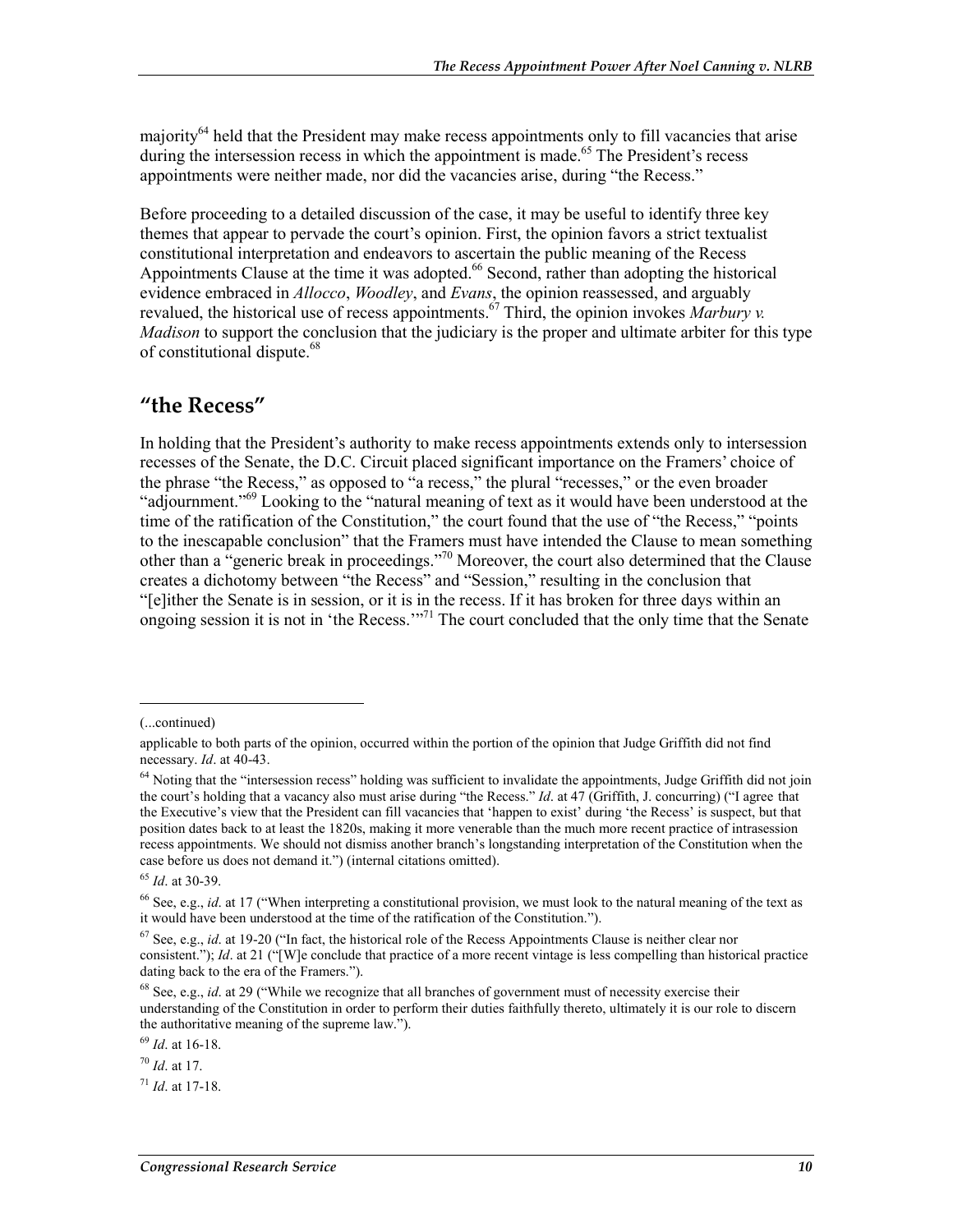is not in "Session," and therefore is in "the Recess," is during the period between the termination of one session and the beginning of another.<sup>72</sup>

The D.C. Circuit also concluded that historical practice "strongly supports the intersession interpretation" of "the Recess."73 However, in evaluating the historical use of the Clause, the court made clear that the "early understanding of the constitution is more probative of its original meaning than anything to be drawn from administrations of more recent vintage.<sup>774</sup> The court was not swayed by the prevalence of intrasession recess appointments made by recent Presidents, but rather accorded significant weight to the fact that only three intrasession recess appointments were made before 1947 and that "no President attempted to make an intrasession recess appointment for 80 years after the Constitution was ratified."<sup>75</sup> The court concluded that "the infrequency of intrasession recess appointments during the first 150 years of the Republic 'suggests an assumed *absence* of [the] power' to make such appointments."76

The Court also held that the context and purpose of the Clause buttressed its intersession interpretation. The court noted that the Clause was meant only as an appointment "stopgap" for the six- to nine-month intersession recesses of the Senate which were common at the time of the Constitution's ratification.<sup>77</sup> The Framers, however, placed "strict limits" on the use of the Recess authority by requiring that the appointments only be made during "the Recess."<sup>78</sup> "It would have made little sense to extend this 'auxillary' method to any intrasession break," held the court, "for the 'auxillary' ability to make recess appointments could easily swallow the 'general' route of advice and consent."<sup>79</sup>

#### **"Vacancies that may Happen during the Recess of the Senate"**

Although the D.C. Circuit's holding that recess appointments may only be made during intersession recesses was sufficient to invalidate the President's appointments, a two-judge majority also held that the President's recess appointments were invalid because the vacancies that were filled did not "happen during the Recess of the Senate."<sup>80</sup>

1

<sup>75</sup> *Id*. at 20.

<sup>77</sup> *Id*. at 22.

<sup>78</sup> *Id*. at 23.

<sup>79</sup> *Id*.

<sup>&</sup>lt;sup>72</sup> *Id.* at 18 ("It is universally accepted that 'Session' here refers to the usually two or sometimes three sessions per Congress. Therefore, 'the Recess' should be taken to mean only times when the Senate is not in one of those sessions.").

<sup>73</sup> *Id*. at 20.

<sup>&</sup>lt;sup>74</sup> *Id.* at 21, 29 ("The dearth of intrasession appointments in the years and decades following the ratification of the Constitution speaks far more impressively than the history of recent presidential exercise of a supposed power to make such appointments.").

<sup>76</sup> *Id*. at 21(emphasis in original). Although the court acknowledged that the hardships of travel made intrasession recesses of any significant length quite rare in early Congresses, the court nonetheless asserted that "the appointment practices of Presidents more nearly contemporaneous with the adoption of the Constitution do not support the propriety of intrasession recess appointments." *Id*.

<sup>&</sup>lt;sup>80</sup> *Id.* at 30-44. The court began its analysis "by looking at the natural meaning of the text as it would have been understood at the time of the ratification of the Constitution." *Id*. at 30-31.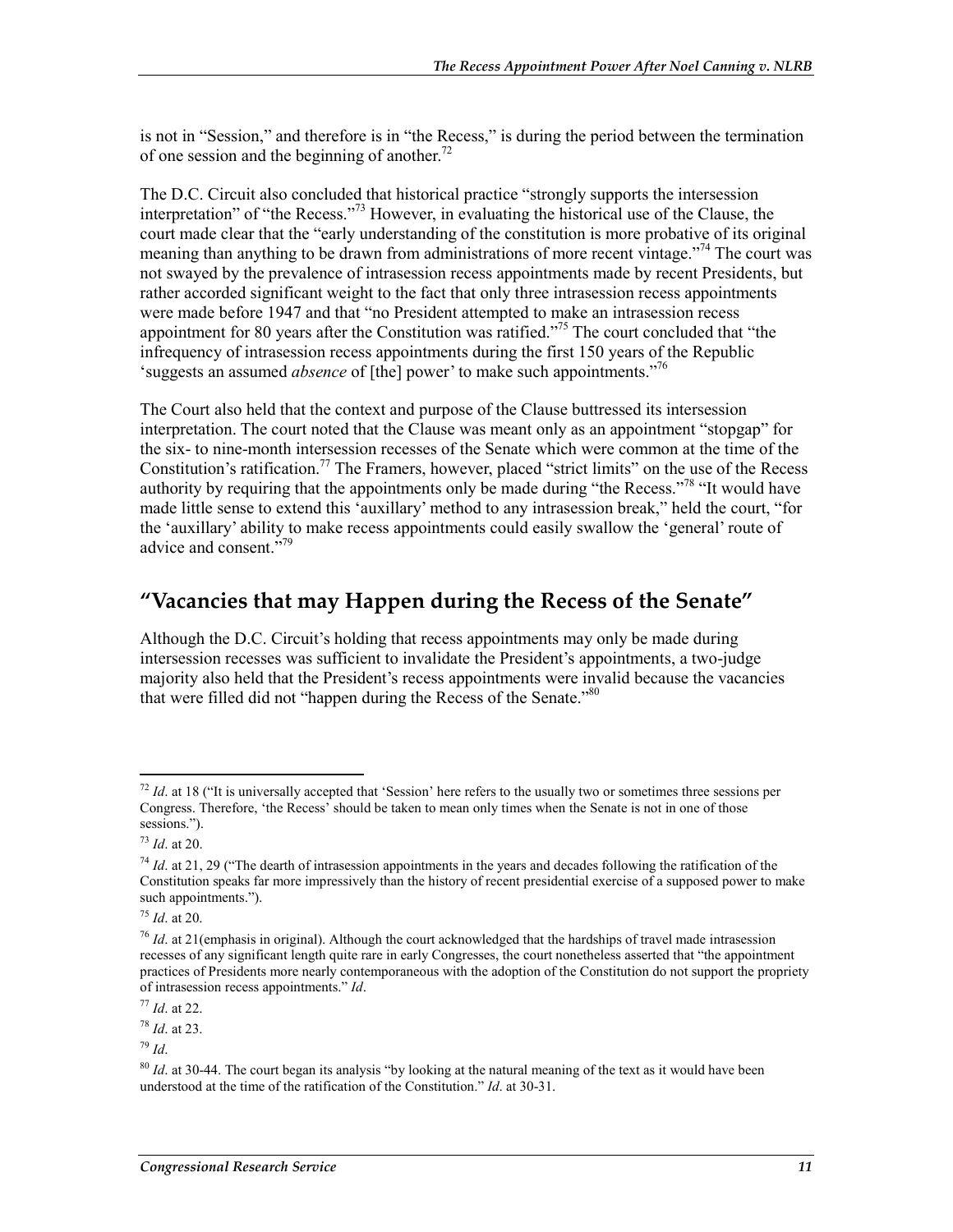The Court determined that the Clause authorizes the President to fill only those vacancies that "come into being" or "arise" during an intersession recess, rather than those that "happen to exist" during an intersession recess. $81$  Moreover, the court held that the recess appointment must occur "during the same intersession recess when the vacancy for that office arose."<sup>82</sup> The court arrived at this construction because a plain reading of "that may Happen" could not properly be interpreted to encompass all vacancies in existence, otherwise, the court argued, "the operative phrase ... would be wholly unnecessary."<sup>83</sup> The court acknowledged that this interpretation directly conflicted with the decisions in *Allocco*, *Woodley*, and *Evans*, but criticized those decisions for relying on modern dictionaries to define "happen," rather than contemporary 18<sup>th</sup> century dictionaries that would define the term as understood during the time of ratification.<sup>84</sup>

In support of its holding, the court also noted that a broader interpretation of "happen during the Recess" would "eviscerate the primary mode of appointments set forth in Article II, Section 2, Clause 2."85 The court reasoned that it "would have made little sense" to impose advice and consent restrictions in the Appointments Clause when "[a] President at odds with the Senate over nominations would never have to submit his nominees for confirmation. He could simply wait for a 'recess' (however defined) and then fill up all vacancies."86

The court also determined that early historical commentary by Attorney General Edmund Randolph, Alexander Hamilton, and Joseph Story suggested an early understanding that "happen" meant "arise."<sup>87</sup> In addition, the court noted President Washington's practice at the end of a session to obtain confirmation for a nominee, without the nominee's consent, before the Senate recess so that if the official later declined the office during the recess, the President could then fill the resulting vacancy through a recess appointment.<sup>88</sup>

### *Sine Die* **Adjournment**

Finally, the court held that the existence of an intersession recess can be identified by the *sine die* adjournment of the Senate. Literally translated as "without day," *sine die* is a term used to describe an adjournment in which the Senate has not set a day for its next meeting<sup>89</sup> and is, therefore, not scheduled to meet again until the day set by the Constitution (or by law)<sup>90</sup> for its next session to convene.<sup>91</sup> These adjournments are the formal means by which Congress ends a

- <sup>85</sup> *Id*. at 32.
- <sup>86</sup> *Id*.

<u>.</u>

<sup>87</sup> *Id*. at 33-35.

<sup>81</sup> *Id*. at 30-31. ("Upon a simple reading of the language itself, we conclude that the word 'happen' could not logically have encompassed any vacancies that happened to exist during 'the Recess.'").

<sup>82</sup> *Id*. at 43-44.

<sup>83</sup> *Id*. at 31.

<sup>84</sup> *Id*. at 35-36.

<sup>&</sup>lt;sup>88</sup> *Id.* at 33 ("If President Washington and the early Senate had understood the word 'happen' to mean 'happen to exist,' this convoluted process would have been unnecessary.").

<sup>89</sup> For a more detailed discussion of *sine die* adjournment and Senate scheduling practices implemented to prevent presidential recess appointments, see CRS Recess Appointments Memorandum, *supra* note 58. See also CRS Report R42977, *Sessions, Adjournments, and Recesses of Congress*, by Richard S. Beth and Jessica Tollestrup, at 10-11.

<sup>90</sup> U.S. Const. amend XX §2 ("The Congress shall assemble at least once in every year, and such meeting shall begin at noon on the 3d day of January, unless they shall by law appoint a different day.").

<sup>91</sup> The opinion did not address the effect a conditional *sine die* adjournment would have on the President's authority to (continued...)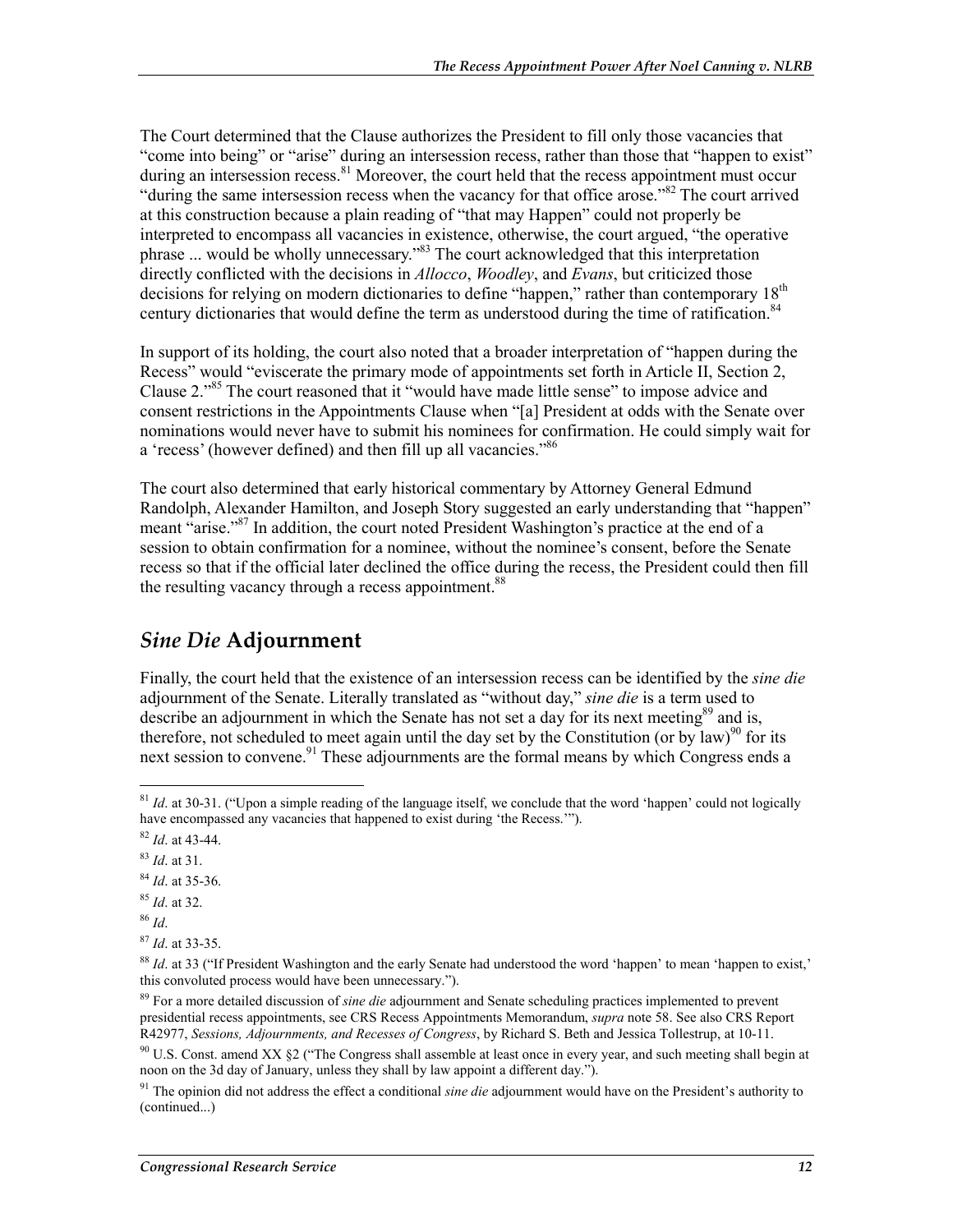session and are generally agreed to by *both* the House and the Senate through a concurrent resolution that explicitly characterizes the adjournment as "*sine die*."92

The court noted that "it has long been the practice of the Senate, dating back to the first Congress, to conclude its sessions and enter 'the Recess' with an adjournment *sine die*."93 The decision would appear to suggest that a *sine die* adjournment is *necessary* to trigger the President's recess authority. The court expressly held that "[b]ecause the Senate did not adjourn *sine die*, it did not enter 'the Recess' between the First and Second Sessions of the 112<sup>th</sup> Congress."<sup>94</sup> Notably, the Court made clear that when the Senate declines to adjourn *sine die* by resolution, and instead remains in session until the start of the next session of Congress, the previous session "expire[s] simultaneously with the beginning of the" next session.<sup>95</sup> Consequently, it would appear that under *Noel Canning* the President's recess authority is triggered only during an intersession recess initiated pursuant to a *sine die* adjournment of the Senate.

# **Conflicts between** *Noel Canning* **and** *Allocco***,**  *Woodley***, and** *Evans*

The D.C. Circuit's decision in *Noel Canning* contrasts with *Allocco*, *Woodley*, and *Evans* in a number of ways. Most prominently, of course, are the conflicts created by *Noel Canning*'s two chief holdings.<sup>96</sup> Whereas the Second, Ninth, and Eleventh Circuits had previously determined that the Clause authorized the President to fill any vacancy that "happens to exist" at the time of a recess, regardless of when the vacancy arose, the *Noel Canning* court took a more restrictive view of the Clause, holding that the President may only fill those offices that first become vacant during the recess in which the appointment is made. In addition, the D.C. Circuit's holding that the President's recess appointment authority is only triggered during an intersession recess differs from the Eleventh Circuit's holding in *Evans* that the President may make recess appointments during both intersession and intrasession recesses. These differences are substantial and may provide a strong justification for the Supreme Court to grant review of this case.<sup>97</sup>

However, the disagreements between *Noel Canning* and the three previous appellate decisions extend beyond the ultimate scope of the President's authority under the Recess Appointments

<sup>(...</sup>continued)

make recess appointments. Under this type of adjournment, the Senate adjourns *sine die*, but leaves open the possibility that the body will choose to reconvene at some point prior to the scheduled start of the next session.

 $92$  For a discussion of the rare instances since the ratification of the Twentieth Amendment in which a session of the Senate was finally adjourned without a concurrent resolution of *sine die* adjournment, see CRS Recess Appointments Memorandum, *supra* note 58.

<sup>93</sup> *Noel Canning,* No. 12-115, at 40.

<sup>94</sup> *Id*. at 43.

<sup>95</sup> *Id*. at 42 ("Because, in this case, the Senate declined to adjourn *sine die* on December 30, 2011, it did not enter an intersession recess, and the First Session of the  $112<sup>th</sup>$  Congress expired simultaneously with the beginning of the Second Session.").

<sup>&</sup>lt;sup>96</sup> It should be noted that the decisions of other circuits have no binding precedential effect within the D.C. Circuit. As such the court was under no obligation to give weight to the conclusions of the Second, Ninth, and Eleventh Circuits.

<sup>&</sup>lt;sup>97</sup> The NLRB has announced its intent to appeal the decision to the Supreme Court. NLRB To Seek Supreme Court Review in Noel Canning v. NLRB, NLRB News Release March 12, 2013.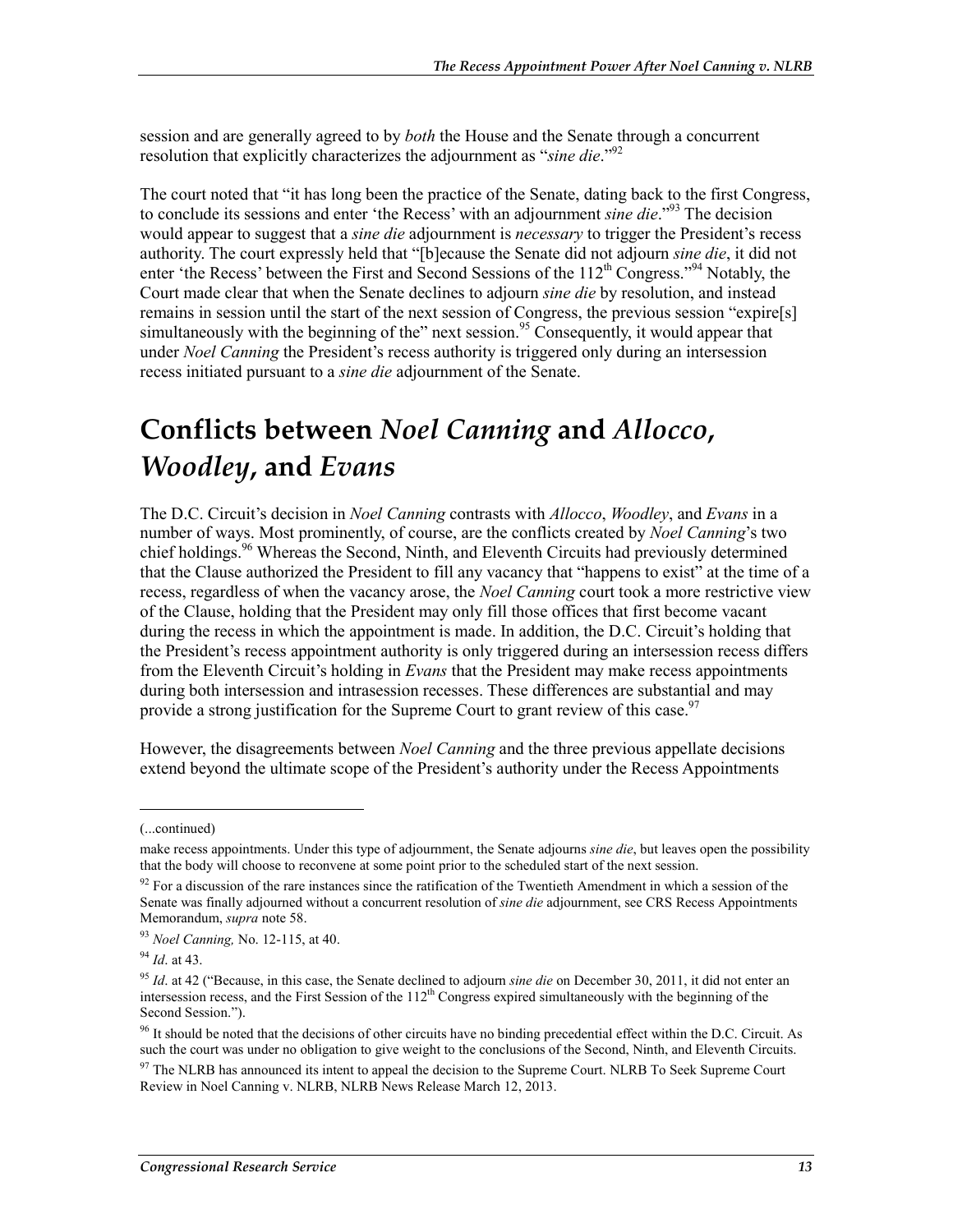Clause. Indeed, the opinions fundamentally diverge on a number of important interpretive and practical issues. Some of these distinctions are briefly highlighted below.

#### **Approach to Constitutional Interpretation**

The opinions differed in their overall approaches to constitutional interpretation. In *Noel Canning*, the D.C. Circuit employed a formalistic textualist approach, invoking "cold, unadorned logic," in interpreting the language of the Recess Appointment Clause.<sup>98</sup> Seeking the plain logical meaning of the Clause, the court characterized its search as one for the "natural meaning of the text as it would have been understood at the time of the ratification of the Constitution."<sup>99</sup> Although also beginning with an evaluation of the Clause's text, the decisions in *Allocco*, *Woodley*, and *Evans* arguably engaged in a more functional, purpose-driven interpretation focusing on the practical impact of a more restrictive interpretation of the Clause; its effect on the President's ability to ensure continuity of government; and the potential that a such an interpretation would "frustrate the commendable objective sought by the drafters."<sup>100</sup>

#### **Purpose of the Clause**

The decisions differed in their characterizations of the basic purpose of the Clause. Whereas the earlier decisions characterized the Clause as ensuring that the President be able to fill vacancies to avoid administrative inefficiency, the *Noel Canning* court viewed the Clause primarily as a "stopgap" establishing a limited exception to the general requirement that nominees be approved by the Senate.101 Indeed, *Evans*, *Woodley*, and *Allocco* all referenced the importance of preventing "executive paralysis" or "atrophy" so as to ensure smooth functioning of government.102 *Evans* expressly identified the purpose of the Clause as "enabl[ing] the president to fill vacancies to assure the proper functioning of our government" and "to keep important offices filled and the government functioning."103 *Noel Canning* criticized that characterization of the Clause's purpose for "omitt[ing] a crucial element of the Clause, which enables the President to fill vacancies *only*  when the Senate is unable to provide advice and consent."<sup>104</sup> Moreover, the D.C. Circuit noted that any "inefficiencies" that arise as a result of the court's interpretation can be "alleviate[d]" by Congress through holdover provisions or by authorizing "acting" officers.<sup>105</sup>

<u>.</u>

<sup>105</sup> *Id*. at 37-38.

<sup>98</sup> *Noel Canning*, No. 12-115 at 17.

<sup>99</sup> *Id*. at 30.

<sup>100</sup> See, e.g., *Allocco*, 305 F.2d at 710 ("If we were to adopt the petitioner's interpretation, by reading the word 'happened' as if it is suspended in space without any history, context, or purpose, we would frustrate the commendable objective sought by the drafters.").

<sup>101</sup> *Noel Canning*, at 22.

<sup>102</sup> *Evans*, 387 F.3d at 1235; *Woodley*, 751 F.2d at 1013 ("The clause prevents the Executive from being incapacitated during the recess of the Senate."); *Allocco*, 305 F.2d at 712.

<sup>103</sup> *Evans*, 387 F.3d at 1226.

<sup>104</sup> *Noel Canning*, at 26 (emphasis in original).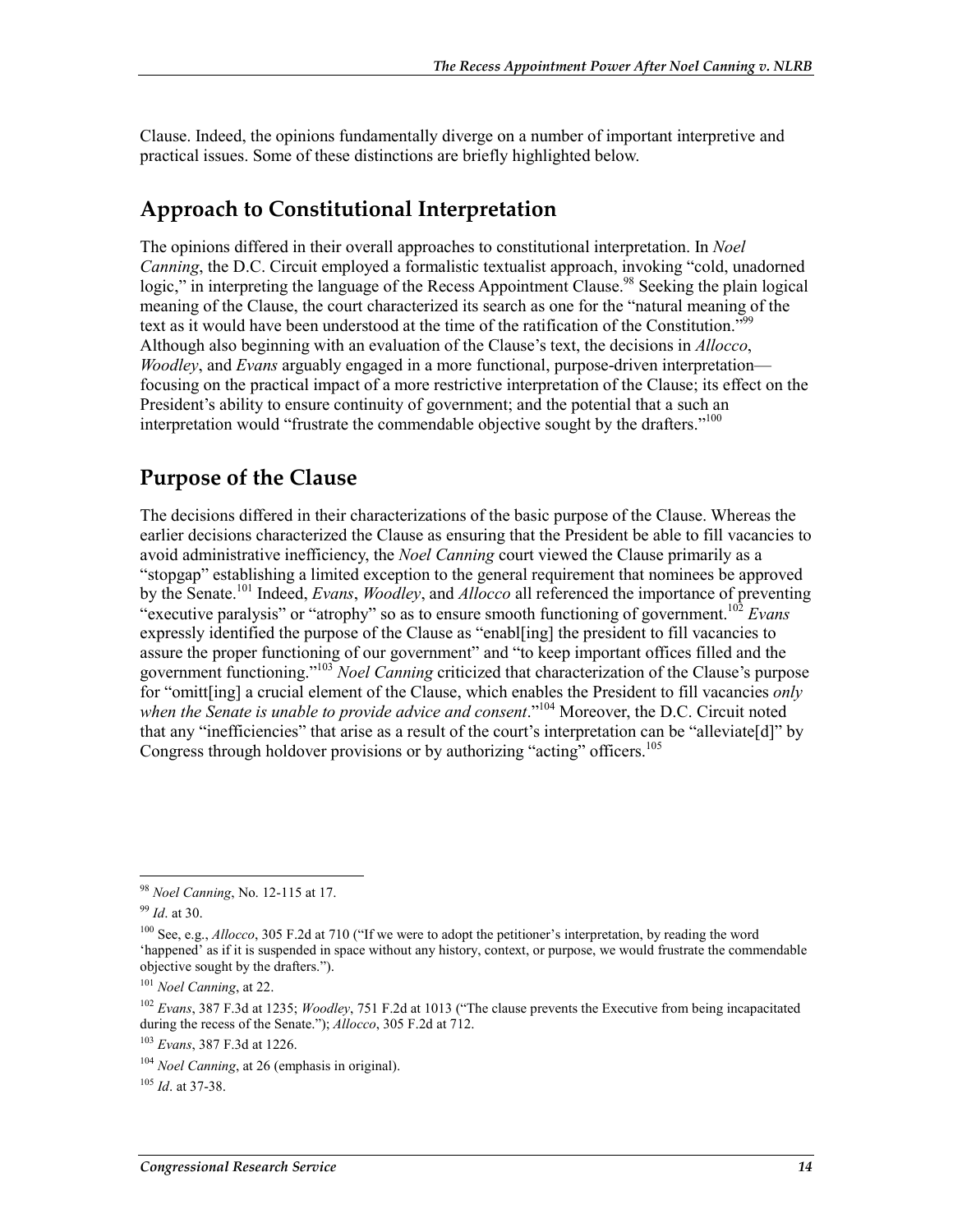### **Historical Practice**

In *Allocco*, the Second Circuit supported its conclusion that a vacancy need not arise during a recess with an evaluation of historical practice. The court noted that "we find widespread acceptance of [that] practice followed since the earliest days of the Republic."106 The *Evans* court agreed, noting that "as we understand the history, early Presidents [] made recess appointments to fill vacancies that originated while the Senate was in session."107 As an example, the court specifically cited to an appointment made by George Washington to a vacancy that the court asserted arose while the Senate was in session.<sup>108</sup> *Evans* also cited historical practice in support of the conclusion that the President can make intrasession recess appointments, identifying 12 more recent Presidents that had made in excess of 285 intrasession appointments.<sup>109</sup>

*Noel Canning's* evaluation of historical practice led that court to the opposite conclusion on both fronts. The court determined that in fact, "historical practice strongly supports the intersession interpretation" of the Clause.<sup>110</sup> The court found that the first intrasession appointment did not occur until 1867, and only three such appointments were made prior to 1947. In fact, the court noted that no President had attempted an intrasession recess appointment for the republic's first 80 years and that it has only been administrations of a "more recent vintage" that have regularly made intrasession recess appointments.<sup>111</sup> "The dearth of intrasession appointments in the years" and decades following the ratification of the Constitution" concluded the court, "speaks far more impressively than the history of recent presidential exercise of a supposed power to make such appointments."<sup>112</sup>

*Noel Canning* also contested *Evans*'s use of historical evidence as a basis for its conclusion that Presidents may make recess appointments to any vacancy, regardless of when it arose. The D.C. Circuit challenged *Evans*'s reliance on "a handful of recess appointments supposedly made by Presidents Washington and Jefferson to offices that became vacant prior to the recess," asserting that "[s]ubsequent scholarship has demonstrated" that the cited vacancies did not actually arise while the Senate was in session. $113$ 

### **Congressional Acquiescence**

Finally, the courts are in direct conflict over the import of the enactment of 5 U.S.C. §5503 and its predecessor statutes. This statutory provision, as it currently exists, provides that "[p]ayment for services *may not* be made from the Treasury of the United States to an individual appointed during a recess of the Senate to fill a vacancy in an existing office, if the vacancy existed while

<sup>106</sup> *Allocco*, 305 F.2d at 713.

<sup>107</sup> *Evans*, 387 F.3d at 1226.

<sup>108</sup> *Id*. at 1226.

<sup>&</sup>lt;sup>109</sup> *Id.* ("Twelve Presidents have made more than 285 intrasession recess appointments of persons to offices that ordinarily require consent of the Senate.").

<sup>110</sup> *Noel Canning*, at 20.

<sup>111</sup> *Id*. at 21

<sup>112</sup> *Id*. at 29.

<sup>113</sup> *Id*. at 35 (citing Michael B. Rappaport, *The Original Meaning of the Recess Appointments Clause,* 52 UCLA L. Rev. 1487, 1522, n.97 (2005)).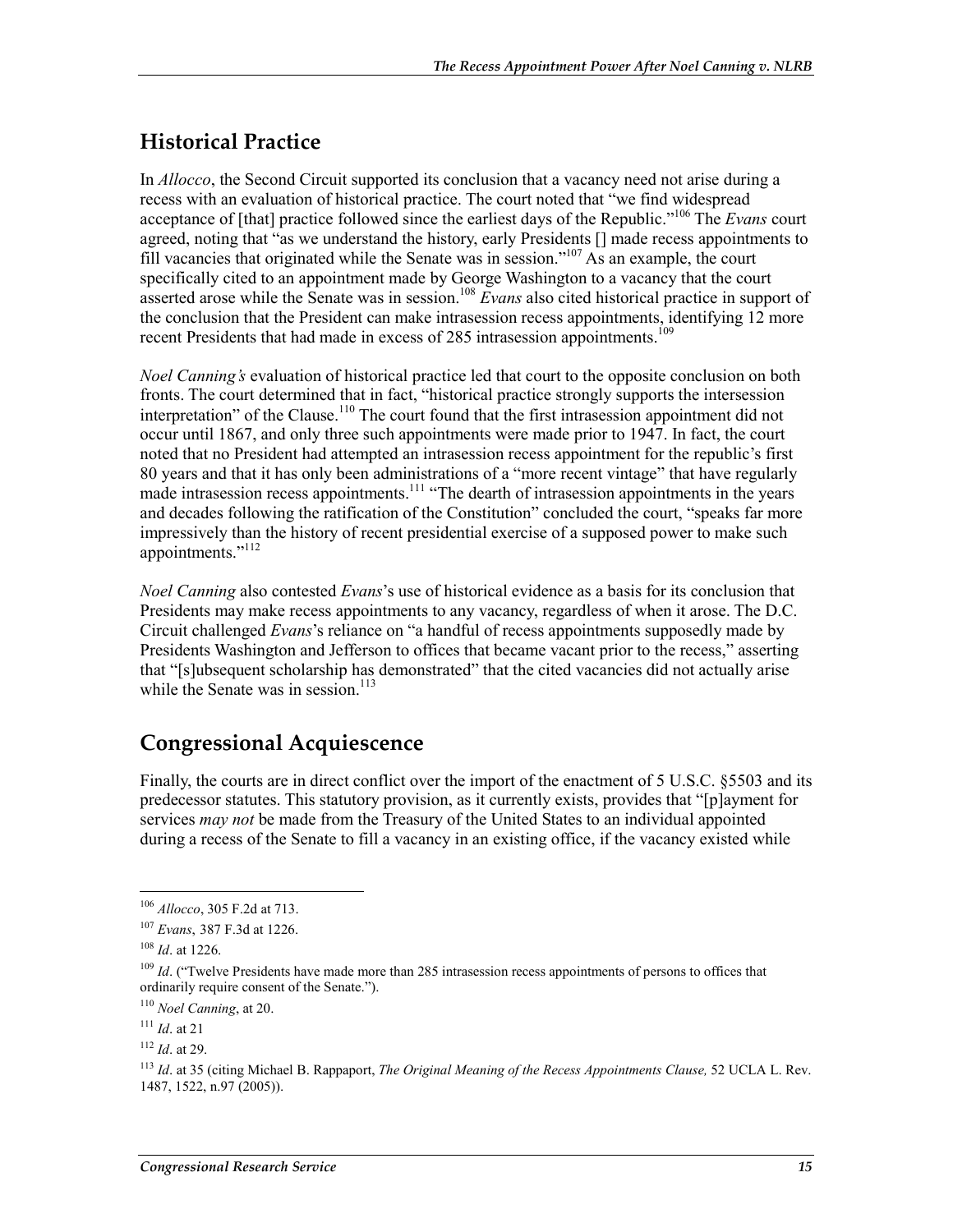the Senate was in session....<sup>"114</sup> The provision, however, establishes three broad exceptions to this general rule. $^{115}$ 

*Allocco*, *Woodley*, and *Evans* all identified this statute as a basis for implying congressional approval of the President's authority to fill vacancies that arise while the Senate is still in session. In *Allocco*, the court stated that "Congress has implicitly recognized the President's power to fill vacancies which arise when the Senate is in session by authorizing payment of salaries to most persons so appointed under the recess power."116 In *Woodley*, the court cited to the statute in reasoning that "[b]oth Houses of Congress have apparently recognized the soundness of this construction of the recess power" by "provid[ing] for payment of recess appointees ... whose nominations were pending at the time of the Senate's recess."117 Likewise in *Evans*, the court explained: "That Congress is willing, under certain circumstances to pay recess appointees filling vacancies that have existed while the Senate was in session suggests to us that it is the view of the majority of Congress that the President's making of such appointments is likely not unconstitutional."<sup>118</sup>

The D.C. Circuit adopted a different interpretation in *Noel Canning*, concluding that the statute neither amounted to congressional acquiescence, nor provided any insight into the proper interpretation of the scope of the Recess Appointments Clause. The court questioned whether "our sister circuits are correct in construing this legislation as acquiescent," and instead concluded that the pay statute, which was first enacted in 1940 "sheds no light on the original understanding of the Constitution."<sup>119</sup>

# *Noel Canning's* **Potential Impact on the Relationship Between the President and Congress**

Although the D.C. Circuit's actual order in *Noel Canning* directly implicates only one specific action, against one specific party, within one specific circuit,<sup>120</sup> the court's interpretation of the President's recess appointment authority could have a substantial impact on the future division of

<u>.</u>

 $114$  5 U.S.C. §5503 (emphasis added).

<sup>&</sup>lt;sup>115</sup> The provision does not apply: "(1) if the vacancy arose within 30 days before the end of the session of the Senate; (2) if, at the end of the session, a nomination for the office, other than the nomination of an individual appointed during the preceding recess of the Senate, was pending before the Senate for its advice and consent; or (3) if a nomination for the office was rejected by the Senate within 30 days before the end of the session and an individual other than the one whose nomination was rejected thereafter receives a recess appointment." 5 U.S.C. §5503(a).

<sup>116</sup> *Allocco*, 305 F.2d at 714.

<sup>117</sup> *Woodley*, 751 F.2d at 1013.

<sup>118</sup> *Evans*, 387 F.3d at 1227, n.11.

<sup>&</sup>lt;sup>119</sup> *Noel Canning*, at 36. Another court, however, has noted that "[t]he origins of the modern Vacancies Act go back to the beginning of the nation." Doolin Sec. Sav. Bank, F.S.B v. Office of Thrift Supervision, 139 F.3d 203, 209-210 (D.C. Cir. 1998).

 $120$  The decision carries precedential value only within the D.C. Circuit and in no way binds other federal courts outside of the circuit. In making future recess appointments, the Obama Administration—which has stated that it disagrees with the *Noel Canning* decision—may not feel bound by the restrictions established by the circuit court until the Supreme Court takes a position on the issue. See e.g., Donovan Slack, *White house Blasts Recess Appointments Ruling*, Politico, January 27, 2013. However, a plaintiff challenging a future recess appointment to a position located within the District of Columbia would likely have the choice of filing that lawsuit in the D.C. Circuit where *Noel Canning* would be accorded significant precedential weight.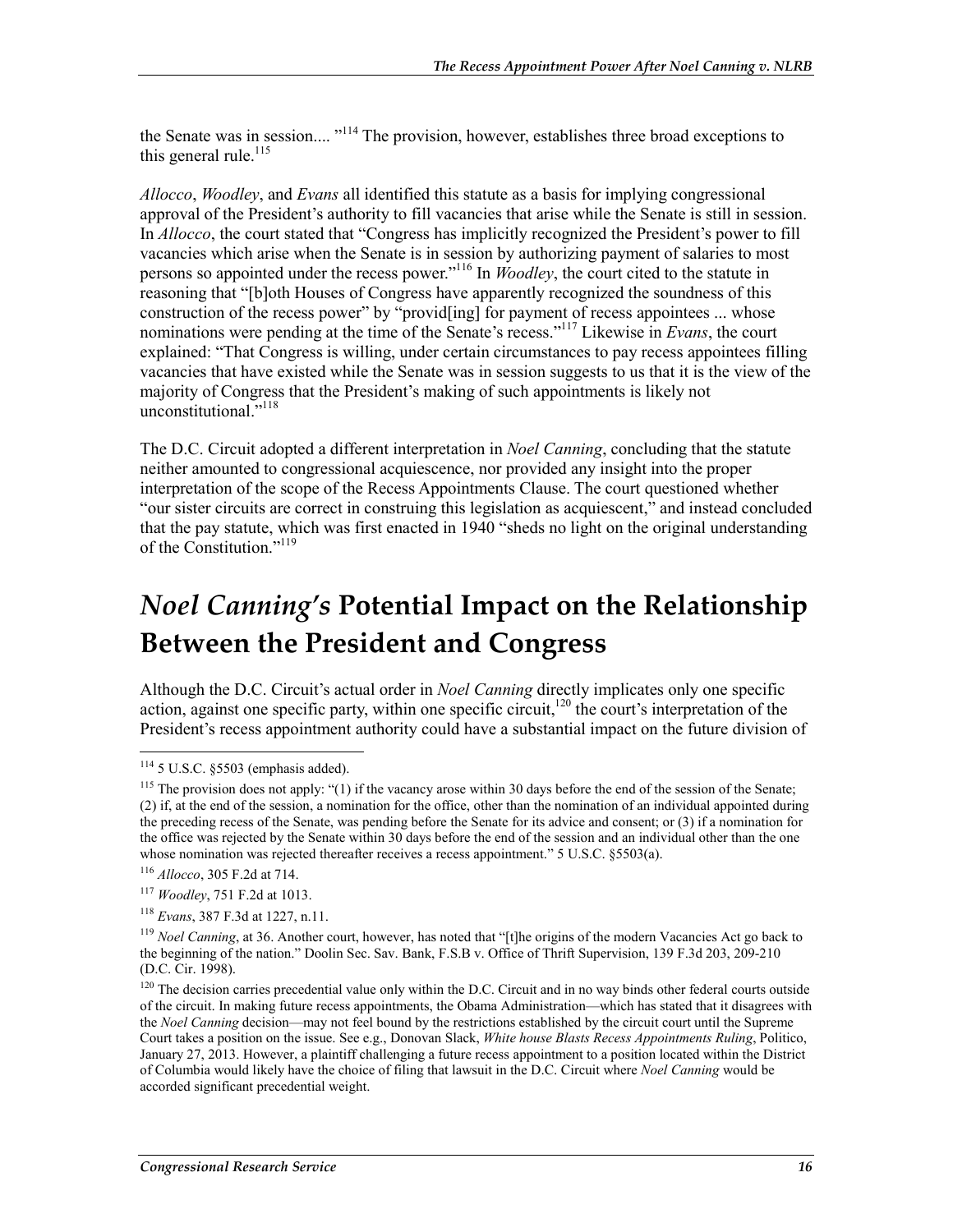power between the President and Congress in the filling of vacancies. If affirmed by the Supreme Court,121 the likely effect of the reasoning adopted in *Noel Canning* would be a shift toward increased Senate control over the appointment of government officials and a decrease in the frequency of presidential recess appointments.<sup>122</sup> Most prominently, the President would no longer be permitted to make intrasession recess appointments. Since 1981, 329 appointments more than half of all recess appointments made during that period—have been made during *intrasession* recesses of the Senate.<sup>123</sup> In addition, the President would no longer be permitted to exercise his recess appointment authority to fill vacancies that arose while the Senate was in session, or that arose during a different intersession recess. Although CRS has not been able to determine the precise number of appointments that would have fallen into this category, it would appear that few of the 323 *intersession* recess appointments made since 1981<sup>124</sup> filled vacancies that arose during the intersession recess in which the appointment was made.<sup>125</sup> Vacancies in positions requiring Senate confirmation that no longer qualify for a recess appointment under *Noel Canning* would need to be filled through the general process of presidential nomination and Senate confirmation. Thus, by limiting both the periods in which a President may make recess appointments, and the vacancies that may be filled by such appointments, the decision likely would strengthen the Senate's "Advice and Consent" role, while restricting the President's authority to make unilateral appointments.

Moreover, the interpretation established in *Noel Canning* likely would provide Congress with nearly complete control over whether the President's recess authority is triggered in the future. Under the decision, it would appear that the necessary predicate for the President to make a recess appointment (an intersession recess) must be initiated by a *sine die* adjournment of the Senate.<sup>126</sup> As previously noted, whether the Senate enters a *sine die* adjournment is a decision left to that body—in cooperation with the House—and one in which the President has no direct role.<sup>127</sup> Therefore, the Senate<sup>128</sup> may effectively control whether the condition necessary to trigger the President's authority to make recess appointments actually transpires. Indeed, if the Senate chooses not to adjourn *sine die* during a given Congress—a decision well within the Senate's discretion and authority—under *Noel Canning* no recess appointments may be made. This notion of Senate control over the constitutional contingency necessary to trigger the President's recess appointment authority is not, in and of itself, exceptional. In light of the conditional nature of the Clause, even the executive branch has acknowledged that "Congress can prevent the President

<sup>121</sup> The NLRB has stated that it intends to file a petition for certiorari with the Supreme Court by April 25, 2013. *NLRB To Seek Supreme Court Review in Noel Canning v. NLRB*, NLRB News Release March 12, 2013.

<sup>&</sup>lt;sup>122</sup> For a discussion of the decision's potential impact on the functioning of the NLRB and the CFPB, see CRS Report R43032, *Practical Implications of Noel Canning on the NLRB and CFPB*, by David H. Carpenter and Todd Garvey.

<sup>123</sup> See CRS Congressional Distribution Memorandum, *The Noel Canning Decision and Recess Appointments Made from 1981-2013*, by Henry B. Hogue, Maeve P. Carey, Michael W. Greene, and Maureen Bearden (February 4, 2013).  $124$  *Id.* ("Preliminary research suggests ... that many of the intersession recess appointments listed in this memorandum

might have been precluded.").

<sup>&</sup>lt;sup>125</sup> This limitation also would appear to preclude two common types of recess appointments that generally do not fill vacancies that arise during the same recess in which the President makes the appointment: successive recess appointments to a single office; and the replacement of a "holdover" official with a recess appointee. See CRS Report RL33009, *Recess Appointments: A Legal Overview*, by Vivian S. Chu.

<sup>126</sup> *Noel Canning,* at 42 ("Because the Senate did not adjourn *sine die*, it did not enter 'the Recess' between the First and Second Sessions of the 112<sup>th</sup> Congress.").

<sup>127</sup> See the discussion of Article II, §3 *infra* note 143.

<sup>&</sup>lt;sup>128</sup> Although the Senate may avoid an intersession recess through proper scheduling, in order to actually enter an intersession recess of more than three days, the body would need to obtain the consent of the House.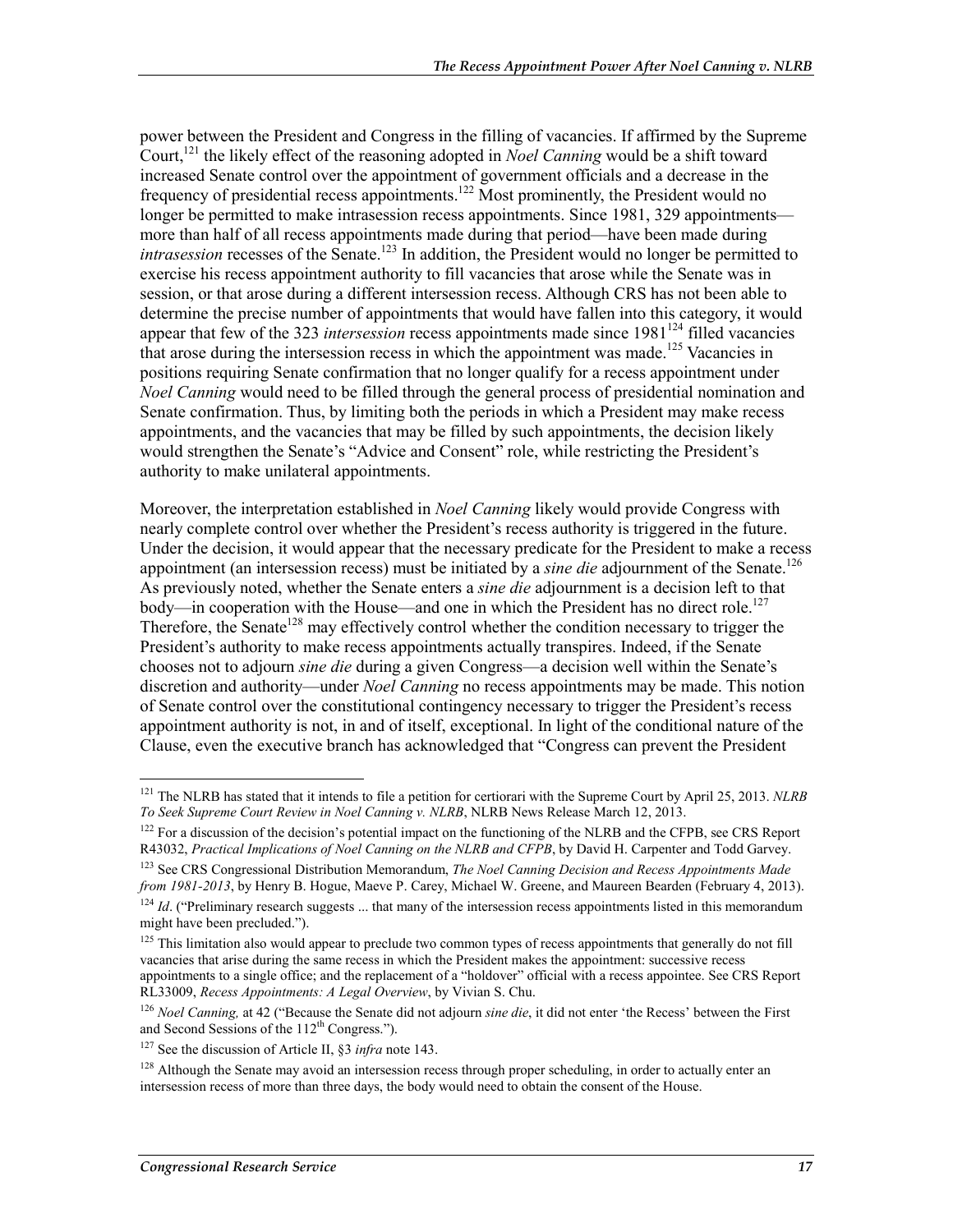from making any recess appointments by *remaining continuously in session and available to receive and act on nominations* ..."<sup>129</sup> The disagreement, however, is over how to distinguish when the Senate is in "session" and when it is in "recess." The executive argues that it is within the President's power to determine when the Senate is in "recess" for purposes of the Clause and unable to act on nominations  $^{130}$ 

Under the standards established in *Noel Canning*, the Senate would also appear free to enter extended intrasession recesses without the risk of triggering the President's recess authority.<sup>131</sup> Neither the *duration* of a recess nor the Senate's ability to receive and weigh nominations were factors in the D.C. Circuit's consideration of what constituted "the Recess" for purposes of the Clause.132 Instead, the court limited its evaluation only to establishing a distinction between the *form* of the recess—concluding that intersession recesses trigger the President's authority and intrasession recesses do not. As a result, it could be argued under *Noel Canning* that while the President is not permitted to make a recess appointment during a multi-month intrasession recess, he may make a recess appointment during even a momentary intersession recess—assuming that the vacancy to be filled arose during that recess.<sup>133</sup>

For example, *Noel Canning* would appear to suggest that the President would not be authorized to make recess appointments during a three-month summer intrasession recess. The same would also appear to be true for a properly scheduled extended intrasession recess held at the end of a session. The Senate could, for instance, adjourn on December  $1<sup>st</sup>$  with an agreement to return on January 2.<sup>134</sup> Upon returning, perhaps for a pro forma session, the Senate could then adjourn that *pro forma* session, but without adjourning *sine die*. Under Senate precedent, in the absence of an explicit *sine die* adjournment, the current session of Congress would remain in being until noon on January 3, at which point *Noel Canning* makes clear that the current session would automatically "expire<sup>[]</sup> simultaneously with the beginning of the [next] session."<sup>135</sup> Under such a

<sup>&</sup>lt;sup>129</sup> 36 Op. O.L.C., at 17 (emphasis added) ("We conclude that while Congress can prevent the President from making any recess appointments by remaining continuously in session and available to receive and act on nominations, it cannot do so by conducting pro forma sessions during a recess.").

<sup>130</sup> See *Lawfulness of Recess Appointments During a Recess of the Senate Notwithstanding Periodic Pro Forma Sessions*, 6 Op. O.L.C. 1, 9 (2012) ("We believe that Congress's provision for pro forma sessions of this sort does not have the legal effect of interrupting the recess of the Senate for purposes of the Recess Appointments Clause and that the President may properly conclude that the Senate is unavailable for the overall duration of the recess."); Executive Power-Recess Appointments, 33 Op. Att'y Gen. 20, 25 (1921) ("I think the President is necessarily vested with a large, although not unlimited, discretion to determine when there is a real and genuine recess making it impossible for him to receive the advice and consent of the Senate.").

<sup>&</sup>lt;sup>131</sup> Pursuant to the Adjournments Clause (discussed below), the Senate would need to obtain the consent of the House before adjourning for an intrasession recess that lasts more than three days. However, if it is determined that the President cannot make appointments during intrasession recesses, the House may be more willing to consent to such recesses.

<sup>&</sup>lt;sup>132</sup> *Noel Canning*, at 30 ("In short, we hold that "the Recess" is limited to intersession recesses.").

<sup>&</sup>lt;sup>133</sup> The facts underlying the *Noel Canning* decision did not require a holding regarding the requisite duration of a recess. If the appropriate facts underlying a subsequent challenge to a recess appointment were to come before the D.C. Circuit, the court very well may elaborate on whether the duration of the recess is a factor in considering whether the Senate is in "the Recess." It may be instructive, however, that unlike the *Evans* opinion, the *Noel Canning* opinion did not raise or identify the durational requirement in any manner.

<sup>&</sup>lt;sup>134</sup> Such a recess would again require House consent. If, however, the House refused its consent, the Senate could hold pro forma sessions every three days from the date of adjournment until January 2.

<sup>135</sup> *Noel Canning*, at 42.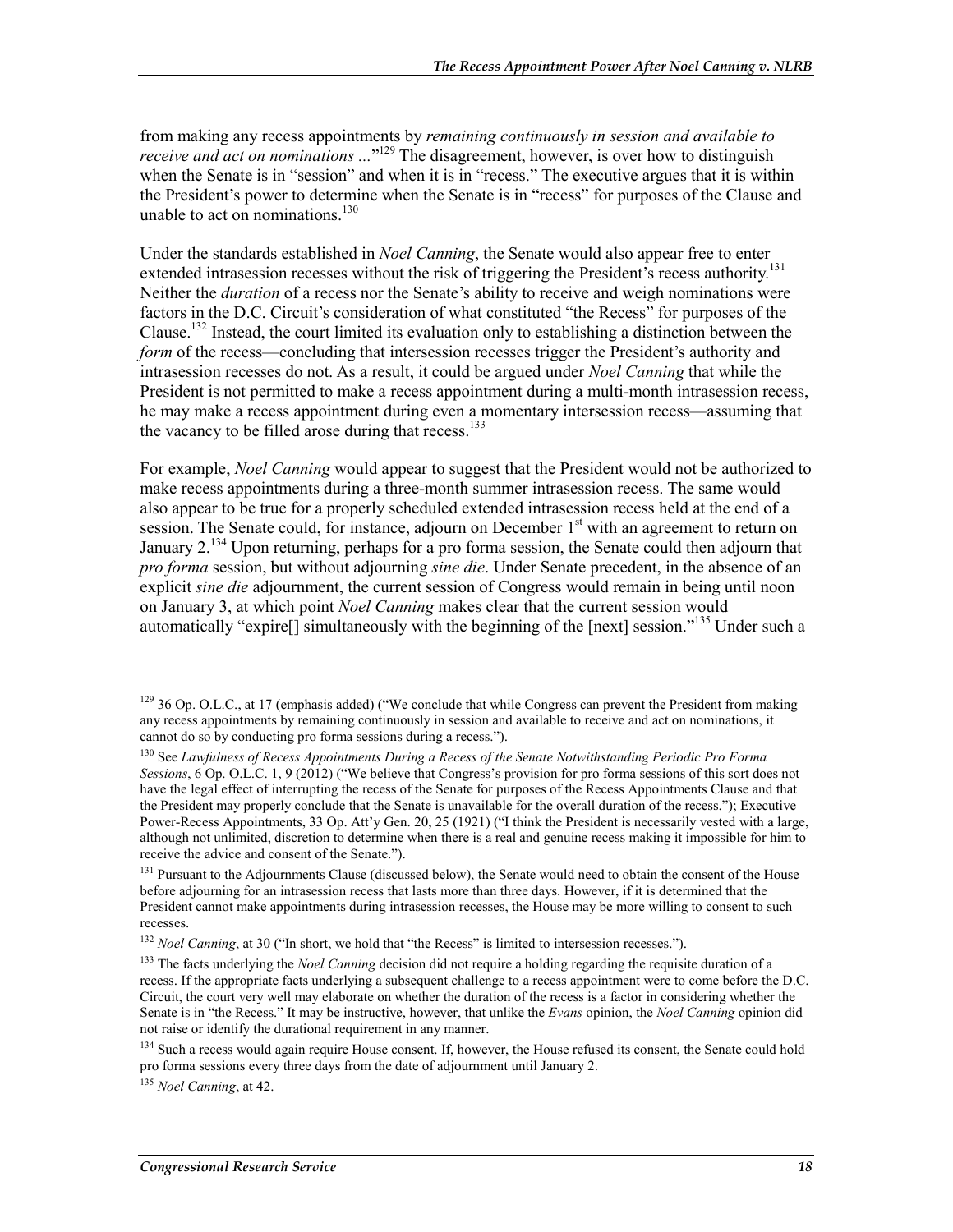scenario the Senate would not have entered an intersession recess, and thus the President would have no opportunity to make a recess appointment.<sup>136</sup>

In addition to simply avoiding intersession recesses, Congress also may discourage future presidential recess appointments by structuring the terms of newly created fixed term offices in a way that decreases the likelihood that they will become vacant during an intersession recess. For example, as opposed to tying the term to the date in which the officer was appointed, Congress could establish a term of service that expires during the middle of the calendar year when the Senate is unlikely to be in an intersession recess. $137$ 

An argument may be forwarded that, by permitting the Senate to use scheduling practices, including pro forma sessions, to consistently prevent the President from making recess appointments, the restrictive interpretation adopted in *Noel Canning* tends to undermine the President's appointment power in a way that could give rise to constitutional concerns under the separation of powers. It would appear unlikely that the D.C. Circuit, which views the Clause as establishing a purely conditional auxiliary power, would be moved by such an argument.<sup>138</sup> Under its formalistic approach, the purpose of the Clause would not be frustrated simply because the required constitutional condition, identified by the Framers as necessary to trigger the President's power, does not occur. As such, the separation of powers simply is not implicated.

By contrast, a court that adopts a more functional interpretation and identifies the primary purpose of the Clause as ensuring the President's ability to maintain the continuity of administrative government and avoid "executive paralysis" may be more receptive to such an argument.<sup>139</sup> A court adopting this view may consider the Senate's failure to act on nominations, coupled with a restrictive interpretation of the President's authority to make recess appointments, as unduly obstructing the President's ability to "take Care that the Laws be faithfully executed"<sup>140</sup> and frustrating what some courts have identified as the overriding objective of the Clause: to allow the President to "fill vacancies to assure the proper functioning of our government."<sup>141</sup>

In discussing the boundaries of the constitutional roles of each branch, it should be noted that recess appointments have been governed by a delicate balance of power precisely because the Clause establishes a unique affirmative grant of constitutional power to one branch that is conditional upon the occurrence of a specific action of another. The structure of the appointment process, and the ability of either branch to exercise its enumerated authority in a manner that

<sup>136</sup> The DOJ identified this point in a brief to the U.S. Court of Appeals for the Third Circuit: "... under *Noel Canning*, whether the President may act depends on how the Senate frames its adjournment, empowering the Senate unilaterally to eliminate the President's recess appointment authority even when it is unavailable to advise and consent. If the Senate adopts a resolution adjourning *sine die* ..., the adjournment ends the Senate's enumerated session, and the ensuing recess is an intersession one lasting until the start date set by law for the next session—usually January 3. If the Senate adjourns for the same period, but the resolution instead specifies a return date for that session that is immediately before the next session (say January 2), the adjournment does not end the session, and the recess is intrasession." *DOJ Supplemental Letter Brief*, Nat'l Labor Relations Bd. v. New Vista Nursing and Rehabilitation, Nos. 11-3440, 12-1027, 12-1936, at 10 (3rd Cir. February 28, 3013) (internal citations omitted).

<sup>&</sup>lt;sup>137</sup> Notably, this approach would not be applicable to federal judges or other executive branch officers, such as cabinet officials, who serve at the pleasure of the President for indefinite terms.

<sup>138</sup> *Noel Canning*, at 22-23,

<sup>139</sup> *Evans*, 387 F.3d, at 1235.

 $140$  U.S. Const. art. II  $83$ .

<sup>141</sup> *Evans*, 387 F.3d, at 1225.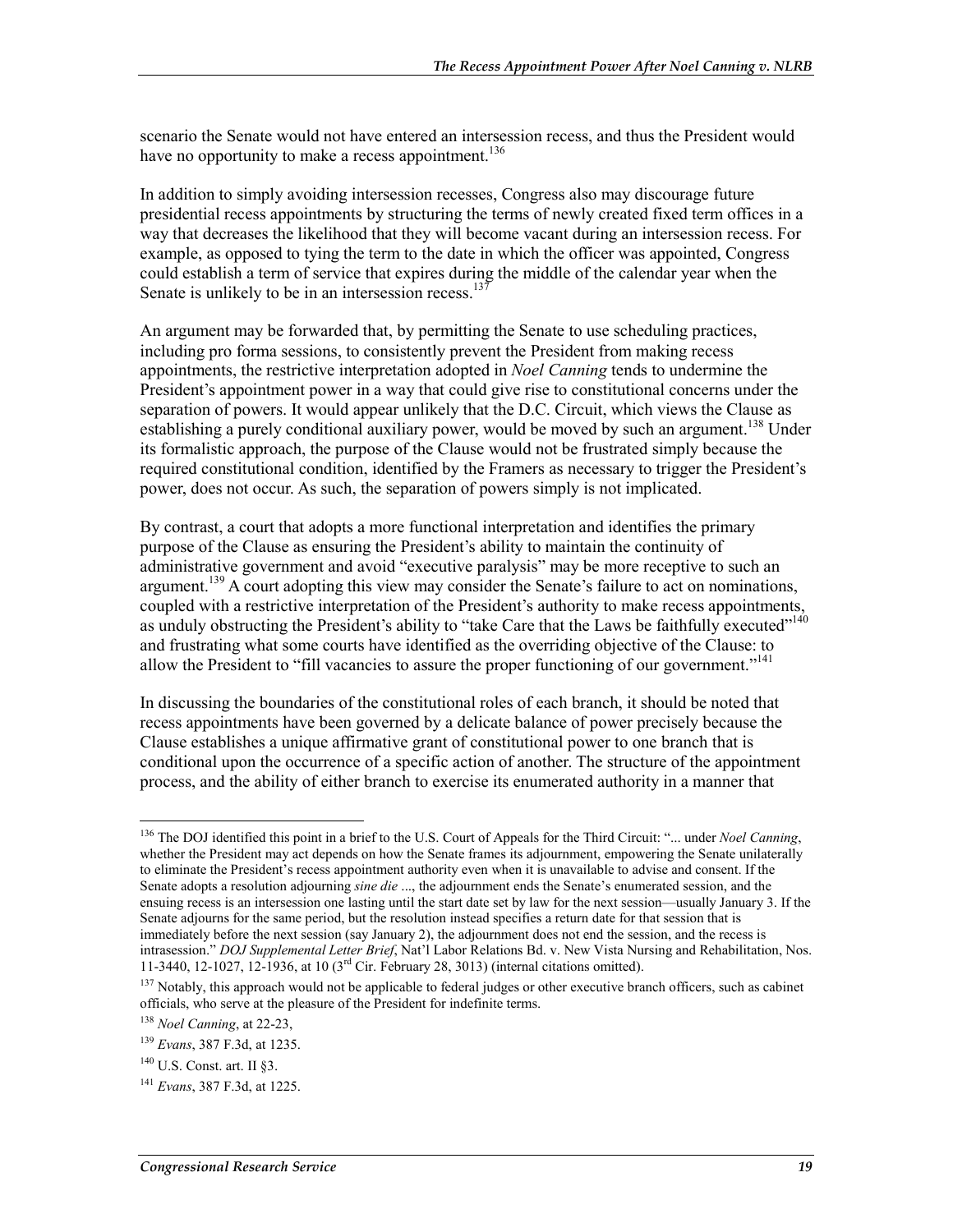frustrates the powers of the other branch, has resulted in a framework traditionally governed by political checks and balances, rather than strict legal standards, and is perhaps why substantial ambiguity as to the scope of the Clause persists to this day. Any judicial decision providing additional legal clarity to the question of who determines whether the Senate is in "the Recess" runs the risk of upsetting this balance of power. If the authority to make this determination is accorded to the President, the resulting dynamic could significantly undermine the Senate's advice and consent role under the Appointments Clause. If the decision-making power is accorded to the Senate, the President conceivably could be prevented from making any recess appointments, regardless of the resulting impact on the functioning of the executive branch. If the former would "eviscerate the Constitution's separation of powers," as the *Noel Canning* court concluded, it would seem the same argument could be made of the latter.<sup>142</sup>

Finally, it should be noted that although the President has very little control over when and whether the Senate enters an intersession recess of the type required in *Noel Canning*,<sup>143</sup> he may be able to influence the timing of certain executive branch vacancies. For example, if the Senate enters an intersession recess, the President may attempt to create a vacancy during that period by encouraging certain officers who have determined to leave the administration to time their resignations to coincide with the Senate recess. In addition, depending on the statutory protections afforded a given office, the President could remove an officer during the intersession recess, thus creating a vacancy that could be filled via a recess appointment.<sup>144</sup> Of course, this method would allow the President to create a vacancy only in an already occupied office and would have no impact on offices that are *already* vacant or newly established.<sup>145</sup>

<sup>142</sup> *Noel Canning*, at 25.

<sup>&</sup>lt;sup>143</sup> An argument could be forwarded that in order to counter a Senate that scheduled its recesses in a manner that prevented recess appointments, the President could exercise the authority vested in him by the Constitution to force an adjournment of the Senate and, thereby, create an intersession recess during which the President could make recess appointments. Although it appears that this adjournment power has never been exercised, Article II, §3 provides that the President "may, on extraordinary Occasions, convene both Houses, or either of them, and in Case of Disagreement between them, with respect to the Time of Adjournment, he may adjourn them to such Time as he shall think proper.... " An attempt by the President to force a Senate recess in order to make recess appointments would raise a plethora of constitutional questions, including how, and by whom, it is determined that the House and Senate are in "disagreement ... with respect to the Time of Adjournment." These questions notwithstanding, two points gleaned from *Noel Canning* are worth noting in relation to this argument. First, the decision drew a clear distinction between an "adjournment" and "the Recess": the former constituting a general term referring to any "legislative break," and the latter a specific type of adjournment between legislative sessions triggering the President's recess appointment authority. *Noel Canning*, at 27- 8. If the President were to "adjourn" the Senate, the resulting "adjournment" would not necessarily constitute "the Recess" for purposes of the Clause. Moreover, *Noel Canning* suggests that the required intersession recess must be triggered by a *sine die* adjournment of the Senate. *Noel Canning*, at 40-2. Although a forced Senate adjournment pursuant to Article II would create an intersession recess, it would appear to be an open question as to whether the *Noel Canning* court would consider the resulting recess one sufficient to trigger the President's recess appointment power.

<sup>&</sup>lt;sup>144</sup> Life-tenured judges and officers who enjoy removal protections likely could not be removed in such a manner.

<sup>&</sup>lt;sup>145</sup> "It should be noted that one potential result of narrowing the President's recess appointment authority could be greater reliance on the Vacancies Reform Act, which authorizes the President to fill many advice and consent positions (though, notably, not those on collegial bodies such as boards and commissions) on a temporary basis. The executive branch may also increasingly rely on specific statutory provisions that permit a government official, who has not received Senate confirmation for that position, to perform the functions of an office on an acting basis. See CRS Report RS21412, *Temporarily Filling Presidentially Appointed, Senate-Confirmed Positions*, by Henry B. Hogue. For example, in the absence of a Senate confirmed director, Edward DeMarco has served as the acting director of the Federal Housing Finance Agency since the former Director resigned in 2009. See, 12 U.S.C. §4512(f) ("In the event of the death, resignation, sickness, or absence of the Director, the President shall designate either the Deputy Director of the Division of Enterprise Regulation, the Deputy Director of the Division of Federal Home Loan Bank Regulation, or the Deputy Director for Housing Mission and Goals, to serve as acting Director until the return of the Director, or the (continued...)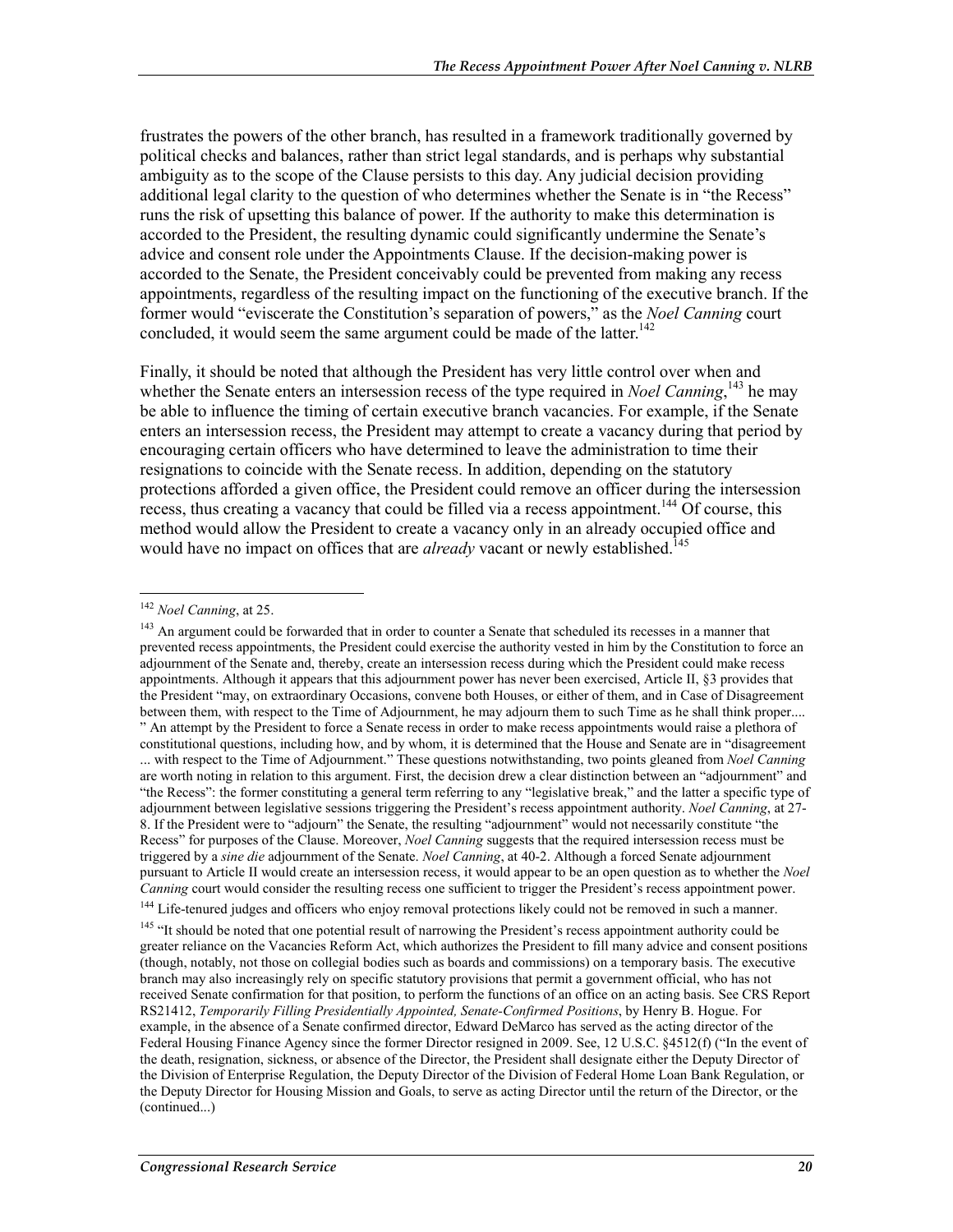#### **The Adjournments Clause and the Role of the House**

The *Noel Canning* decision also could impact the House's ability to influence the President's recess appointment authority. As previously discussed, the Adjournments Clause establishes that "neither House, during the Session of Congress, shall without the consent of the other, adjourn for more than three days.<sup>5146</sup> By withholding its consent to an extended Senate recess in recent years, the House has effectively prevented the Senate from entering a recess of a length generally thought sufficient to permit the President to exercise his recess appointment authority.

Prior to *Noel Canning* it was generally thought that a recess of some appreciable length likely was necessary to trigger the President's recess appointment authority.<sup>147</sup> At the very least, the executive branch has drawn from the Adjournments Clause to assert that a recess would likely need to be "longer than 3 days" in order for a recess appointment to be made, although early legal opinions favored a longer period.148 Given this perceived durational requirement, the Adjournments Clause arguably prevented the Senate from entering a recess of sufficient length to trigger the President's recess authority without the consent of the House. *Noel Canning* appears to suggest that this perception was in error. Not only did the circuit court explicitly determine that the asserted "link" between the Adjournments Clause and the Recess Appointments Clause "lack[ed] any constitutional basis," nothing in the opinion suggested that "the Recess" needs to be of some minimum duration for recess appointments to be made.<sup>149</sup> Regardless of the length of a recess, so long as it is intersession (adjourned *sine die*), *Noel Canning* suggests that the President's recess appointment authority is triggered.

Given these new developments, it can be argued that the House's ability to influence the President's authority to make recess appointments in the future could be weakened were the Senate willing to break from its tradition of obtaining the House's consent for a *sine die* adjournment.<sup>150</sup> The Adjournments Clause requires the Senate to obtain the consent of the House

(...continued)

<sup>148</sup> See Memorandum of Points and Authorities in Support of Defendants' Opposition to Plaintiffs' Motion for Partial Summary Judgment, at 24-26, Mackie v. Clinton, 827 F. Supp. 56 (D.D.C. 1993) ("If the recess here at issue were of three days or less, a closer question would be presented. The Constitution restricts the Senate's ability to adjourn its session for more than three days without obtaining the consent of the House of Representatives. It might be argued that the Framers did not consider one, two and three day recesses to be constitutionally significant."); 33 Op. Atty. Gen. 20, 24 (1921) (While declaring that the President had the authority to make a recess appointment during an intrasession recess of 29 days, Attorney General Daughtery explained his opinion did not imply that "the power exists if the adjournment is for only 2 instead of 28 days.... Nor do I think an adjournment for 5 or even 10 days can be said to constitute the recess intended by the Constitution."). Notwithstanding these statements, the OLC in its January 2012 opinion noted: "This Office has not formally concluded that there is a lower limit to the duration of a recess within which the President can make recess appointment." 36 Op. O.L.C. \*9, n.13 (2012).

<sup>149</sup> *Noel Canning*, at 25 ("Nothing in the text of either Clause, the Constitution's structure, or its history suggests a link between the Clauses.").

<sup>150</sup> See CRS Recess Appointments Memorandum (noting that "it appears ... that an adjournment of this nature would be outside the usual practices of the Senate.").

appointment of a successor pursuant to subsection (b).").

<sup>146</sup> U.S. Const. art. I, §5, cl. 4.

<sup>&</sup>lt;sup>147</sup> Recess appointments have, however, previously been made during short intersession recesses in at least two situations. President Truman made a recess appointment to the Civil Aeronautics Board during a three-day intersession recess in 1949. In a more controversial action, President Theodore Roosevelt made over 160 recess appointments during the "brief pause" between the end of the first session of the 58<sup>th</sup> Congress and the start of the second session in 1903. In response, the Senate Committee on the Judiciary issued a report in 1905 objecting to the appointments. S.Rept. 58-4389. For additional information on these appointments, see CRS Recess Appointments Memorandum.